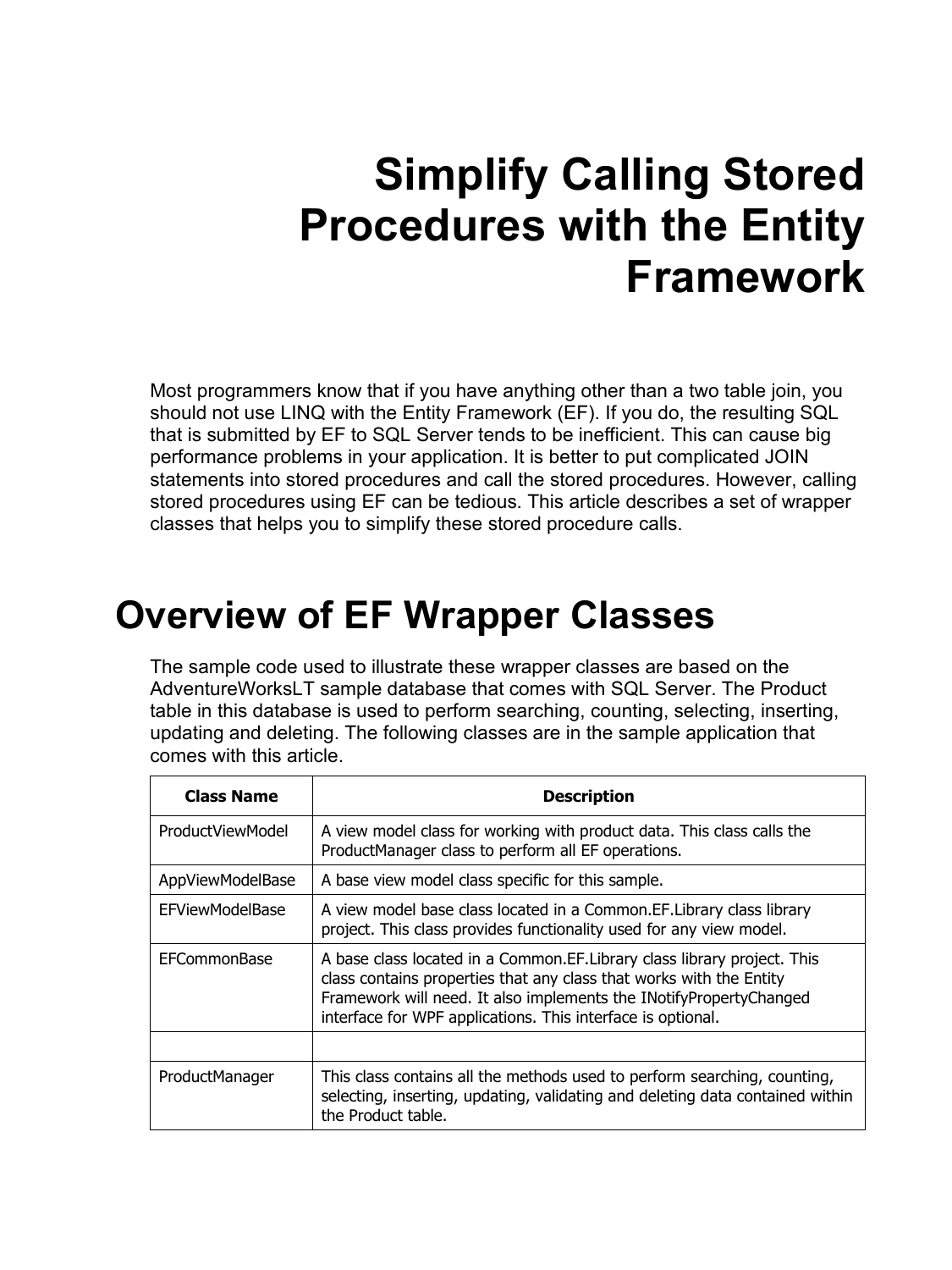| AppManager               | This class is a small wrapper around the EFDataManagerBase class. It is<br>used to create an instance of the AdventureWorksLT EF data context. This<br>data context object is passed to the EFDataManager base class to perform<br>all database interactions. |
|--------------------------|---------------------------------------------------------------------------------------------------------------------------------------------------------------------------------------------------------------------------------------------------------------|
| <b>EFDataManagerBase</b> | A base class located in a Common.EF.Library class library project. This<br>class is responsible for submitting dynamic SQL or stored procedures.<br>Parameters can (optionally) be passed regardless of the method used to<br>query the database.             |

In the sample for this article, you are working with a single Product table. This means you need a ProductManager class to work with this table. For each table in your database, you need a "manager" class. Each of these manager classes inherits from the AppDataManager class as shown in Figure 1.



Figure 1: A diagram of the classes used to query a database using EF and stored procedures.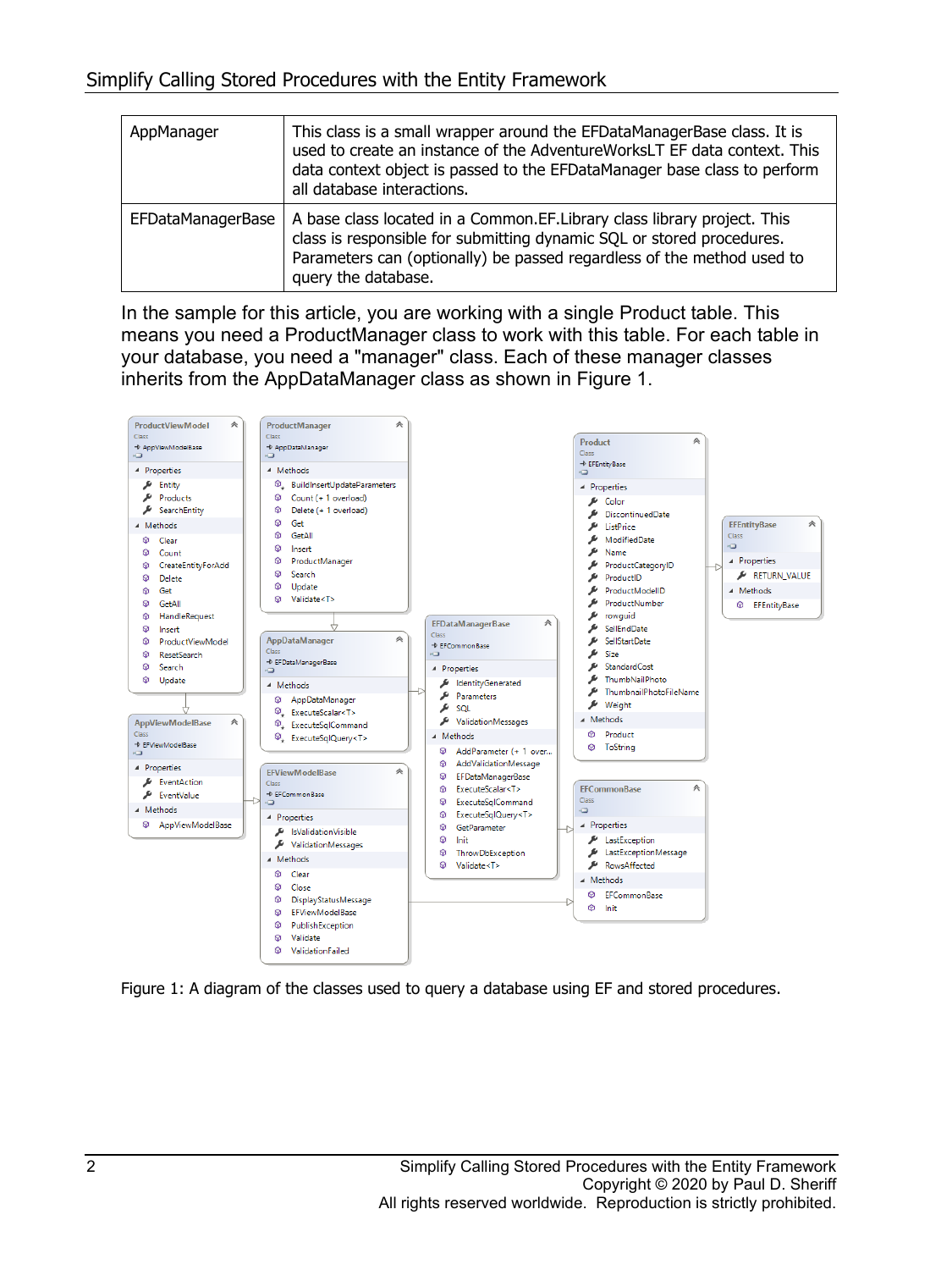## **The App Data Manager class**

Each of your "manager" classes inherits from a class named AppDataManager. This class is responsible for instantiating your EF DbContext class. In the sample for this article, this is named AdventureWorksLTDbContext as shown below.

```
public partial class AdventureWorksLTDbContext : DbContext
{
   public AdventureWorksLTDbContext() : base("name=AdventureWorksLT")
   {
   }
  public virtual DbSet<Product> Products { get; set; }
  protected override void OnModelCreating(
     DbModelBuilder modelBuilder)
   {
     // Don't let EF create migrations
     // or check database for model consistency
     Database.SetInitializer<AdventureWorksLTDbContext>(null);
     base.OnModelCreating(modelBuilder);
   }
}
```
The AppDataManager class inherits from the EFDataManagerBase class which contains methods such as ExecuteSqlCommand, ExecuteSqlQuery, and ExecuteScalar. AppDataManager overrides these methods to create an instance of the AdventureWorksLTDbContext object and pass this instance to the methods in the base class. Below is an example of just one of the methods.

```
protected List<T> ExecuteSqlQuery<T>(string exceptionMsg = "")
\left\{ \right.List<T> ret = new List < T);
   using (AdventureWorksLTDbContext db = 
          new AdventureWorksLTDbContext()) {
     ret = base.ExecuteSqlQuery<T>(db, exceptionMsg);
   }
   return ret;
}
```
If you have more than one DbContext class, add additional methods in this class to create instances of those DbContext classes and submit those to the methods in the EFDataManagerBase class.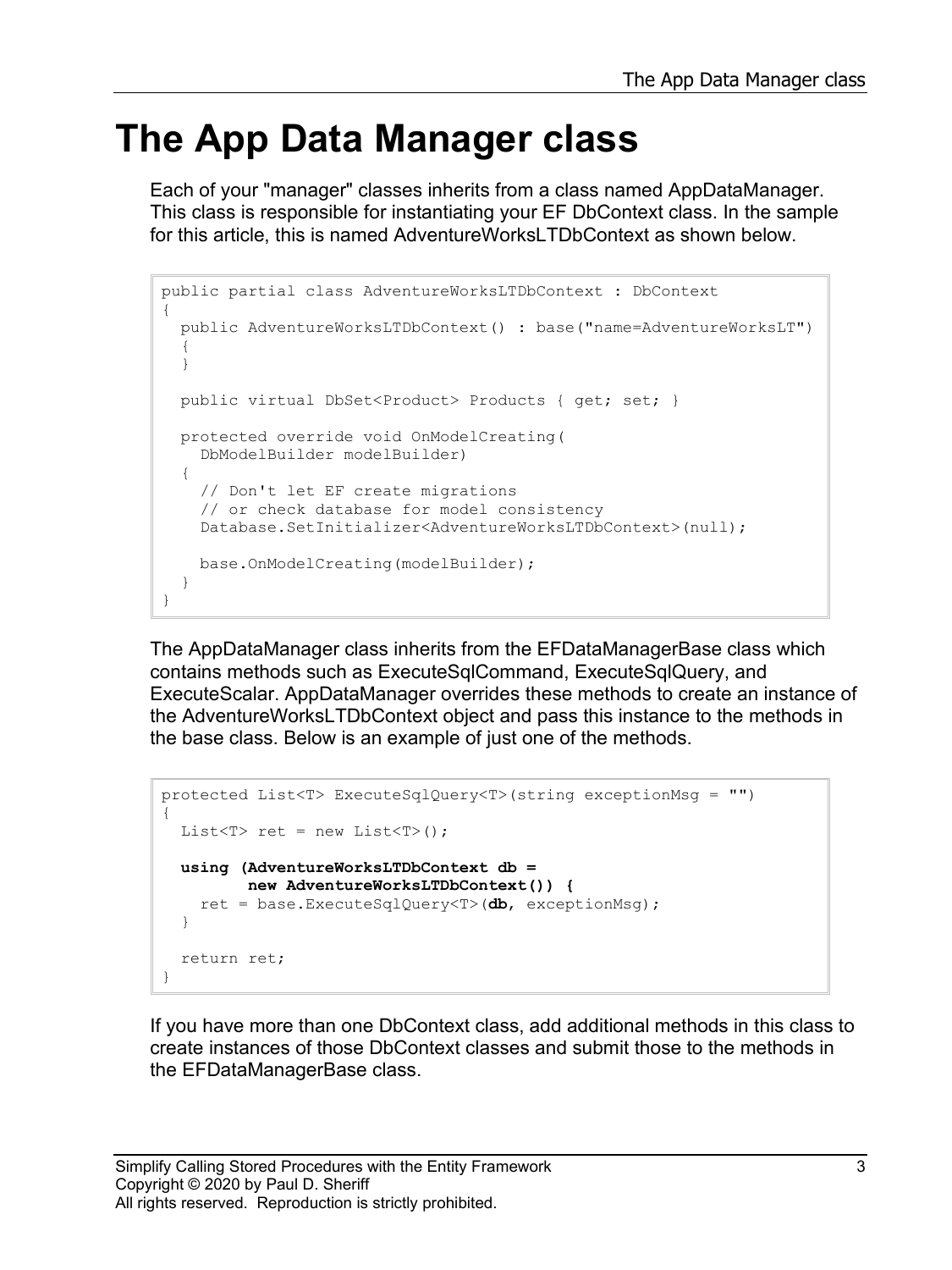## **The Product Entity Class**

Create an entity class and add the appropriate data annotations for the Entity Framework to use to match up the columns in the table with properties in your entity class. Below is the Product class with the data annotations so each field is marked with the appropriate attributes to help with validation.

```
[Table("Product", Schema ="SalesLT")]
public partial class Product : EFEntityBase
{
  [Required]
  [Key]
   [DatabaseGenerated(DatabaseGeneratedOption.Identity)]
   public int ProductID { get; set; }
   [Required]
   public string Name { get; set; }
  [Required]
   public string ProductNumber { get; set; }
   public string Color { get; set; }
   [Required]
  public decimal StandardCost { get; set; }
   [Required]
   public decimal ListPrice { get; set; }
  public string Size { get; set; }
   public decimal? Weight { get; set; }
 public int? ProductCategoryID { get; set; }
  public int? ProductModelID { get; set; }
   [Required]
   public DateTime SellStartDate { get; set; }
   public DateTime? SellEndDate { get; set; }
  public DateTime? DiscontinuedDate { get; set; }
  [Required]
  public DateTime ModifiedDate { get; set; }
  public byte[] ThumbNailPhoto { get; set; }
  public string ThumbnailPhotoFileName { get; set; }
  public Guid rowguid { get; set; }
  public override string ToString()
   {
     return ProductNumber + " (" + ProductID.ToString() + ")";
   }
}
```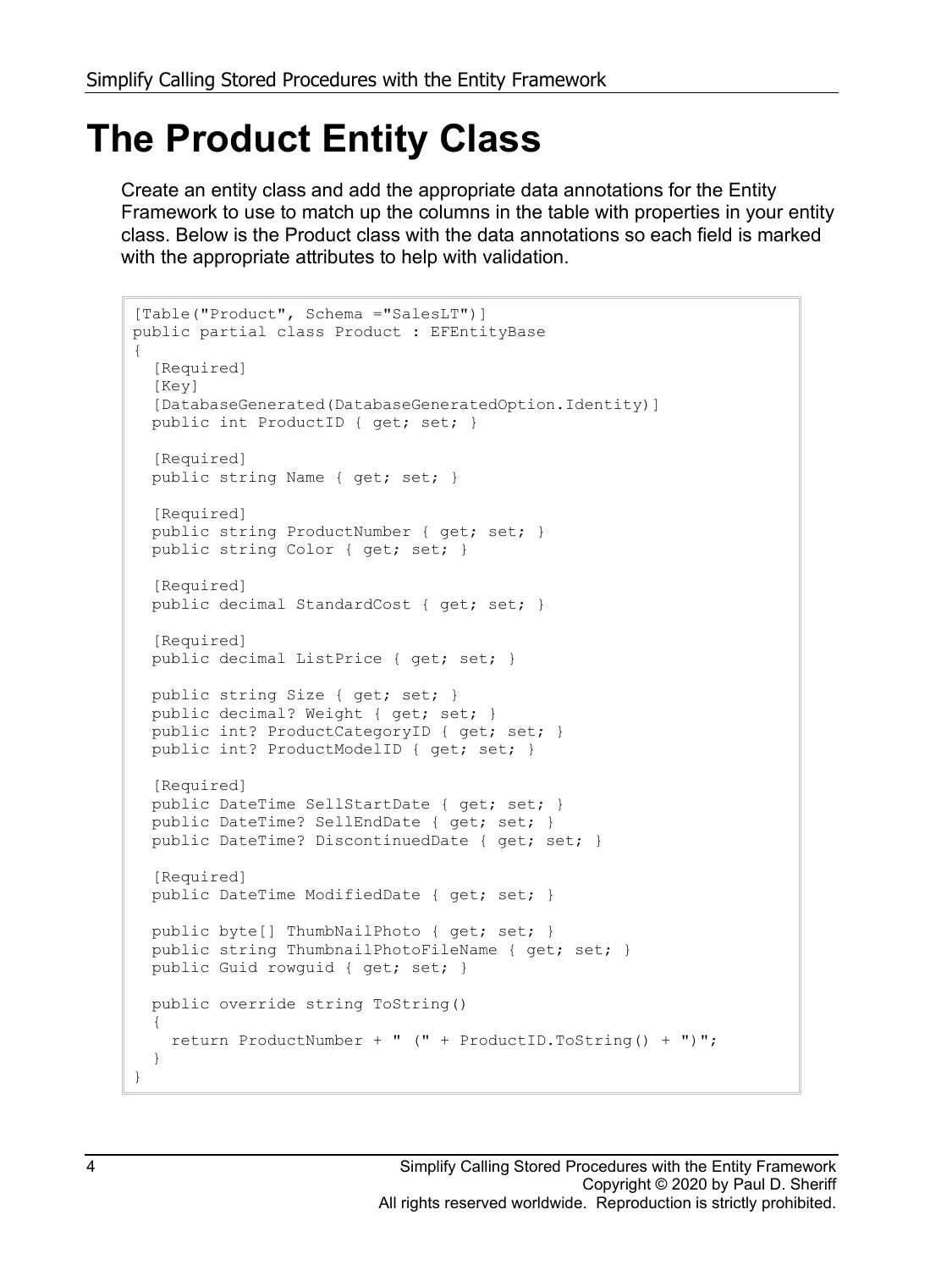## **Product Manager Class**

The following methods are in a class called ProductManager. In this class is where you write the code necessary to perform all actions against your Product table. For as many tables as you have in your database, you will create this many corresponding "manager" classes to retrieve data from and modify data within each table. Either create additional "manager" classes to call stored procedures that perform joins between tables or place them in existing table "manager" classes.

### **Get All Records**

In the AdventureWorksLT database, I added a stored procedure to retrieve all products from the SalesLT.Product table. This stored procedure does not have any parameters. This stored procedure, named SalesLT.Product\_GetAll looks like the following:

```
CREATE PROCEDURE SalesLT.Product_GetAll
AS
BEGIN
  SELECT *
  FROM SalesLT.Product;
END
```
To call this stored procedure, a method named GetAll() is created in the ProductManager class.

```
public List<Product> GetAll()
{
 List<Product> ret = new List<Product>();
  // Initialize all properties
  Init();
  // Create SQL to call stored procedure
 SQL = "SalesLT. Product GetAll";
  // Execute Query
  ret = ExecuteSqlQuery<Product>(
    "Exception in ProductManager.GetAll()");
  return ret;
}
```
As you can see, the code to execute a stored procedure without any parameters is very simple.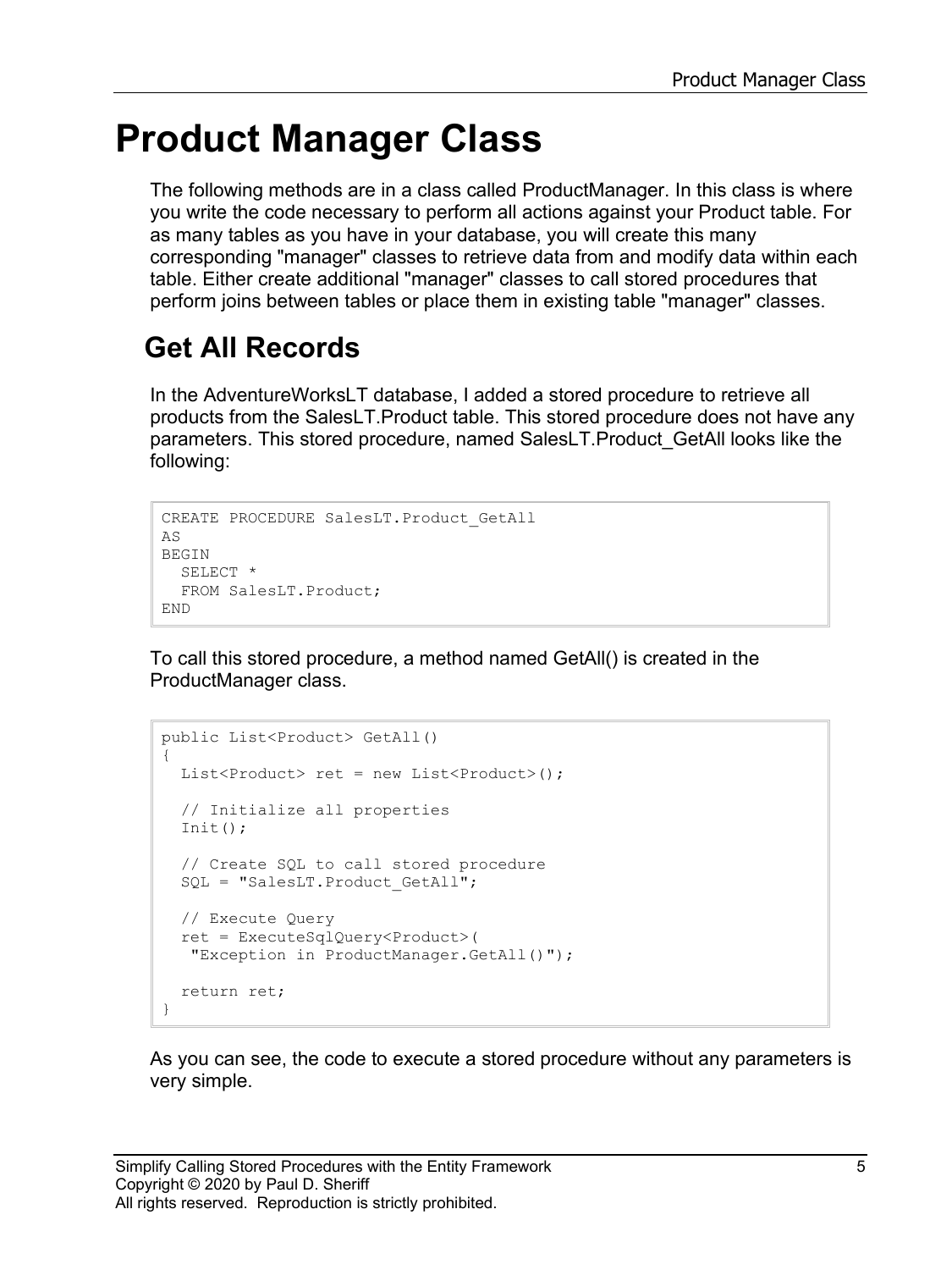### **Get A Single Product**

In the AdventureWorksLT database, I added a stored procedure to retrieve a single product from the SalesLT.Product table. This stored procedure has a single parameter, @ProductID, of the type int. The ProductID field is the primary key for the Product table. This stored procedure, named SalesLT.Product\_Get looks like the following:

```
CREATE PROCEDURE [SalesLT].[Product_Get]
@ProductID int
AS
BEGIN
 SELECT *
 FROM SalesLT.Product
 WHERE ProductID = @ProductID;
END
```
To call this stored procedure, a method named Get(int productId) is created in the ProductManager class.

```
public Product Get(int productId)
{
   Product ret = new Product();
   // Initialize all properties
  Init();
   // Create SQL to call stored procedure
   SQL = "SalesLT.Product_Get @ProductID";
   // Create parameters
   AddParameter("ProductID", (object)productId, false);
   // Execute Query
   var list = ExecuteSqlQuery<Product>(
    "Exception in ProductManager.Get()");
  if (list != null &\& list. Count > 0) {
   ret = list[0]; }
   return ret;
}
```
When you have a stored procedure with parameters, you simply make a call to the AddParameter() method to add each parameter you need to pass into stored procedure. Each parameter must also be passed in the *SQL* property.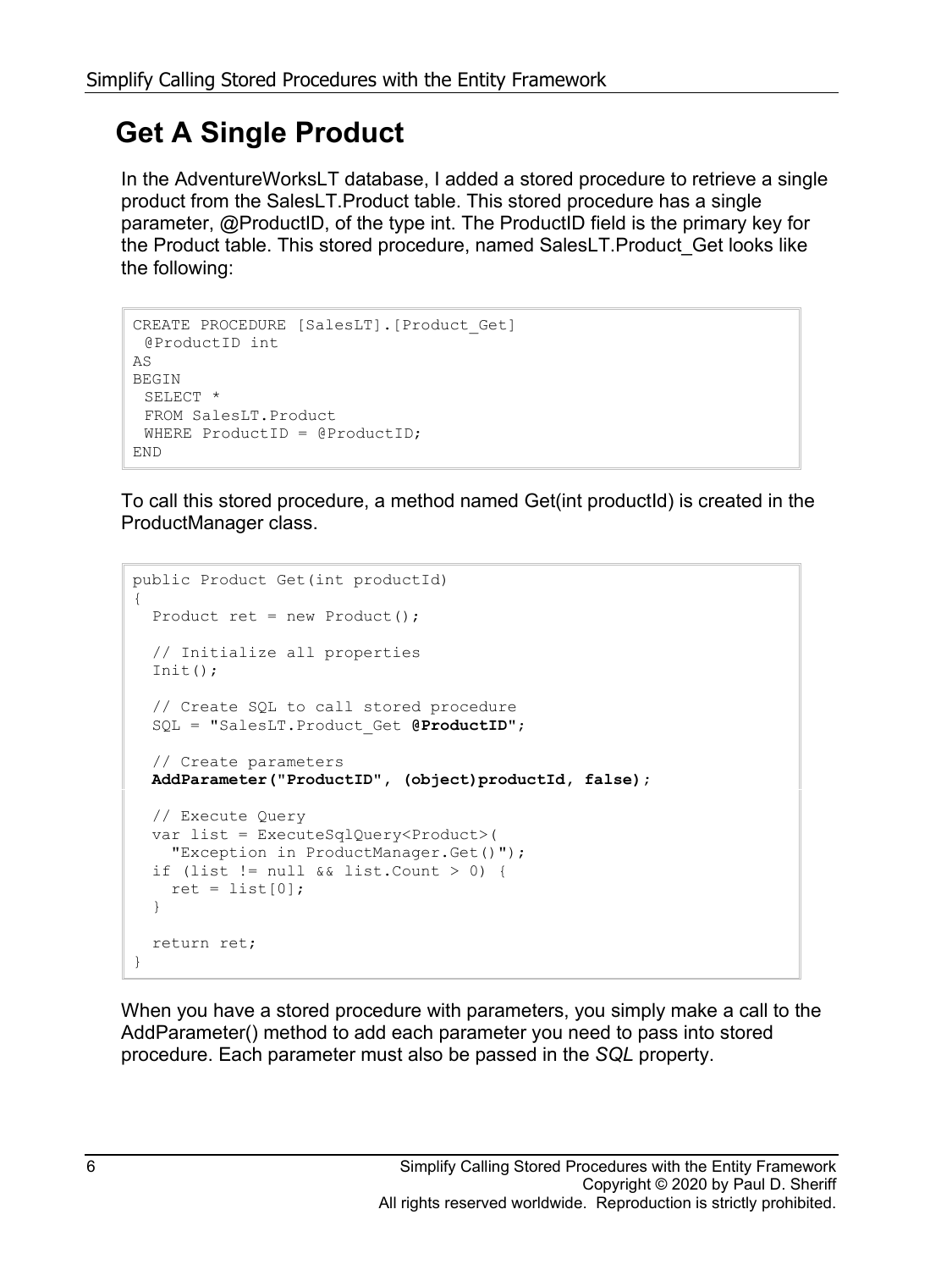#### **Search for Products Using a Stored Procedure**

Sometimes you wish to ask a user to input one or more parameters to search for data in your table. In this sample the user can enter the name of a product (or a partial name), a product number (or partial product number), and a range of a beginning and ending cost to search for. This data is passed to a stored procedure named Product\_Search. Each of these parameters can be null if the user does not fill them in. If all the parameters are passed as null, the resulting query is the same as performing a SELECT \* FROM SalesLT.Product.

```
CREATE PROCEDURE [SalesLT].[Product_Search]
 @Name nvarchar(50) null,
 @ProductNumber nvarchar(25) null,
 @BeginningCost money null,
 @EndingCost money null
AS
BEGIN
 SELECT *
 FROM SalesLT.Product
  WHERE (Name LIKE COALESCE(@Name, '') + '%') 
  AND (ProductNumber LIKE COALESCE(@ProductNumber, '') + '%')
 AND (ISNULL(@BeginningCost, -1) = -1 OR StandardCost >= @BeginningCost)
 AND (ISNULL(\text{CEndingCost}, -1) = -1) OR StandardCost <= @EndingCost)
END
```
#### **ProductSearch Class**

To hold the data for searching, create a ProductSearch class as shown below.

```
public class ProductSearch
{
  public string Name { get; set; }
  public string ProductNumber { get; set; }
  public decimal? BeginningCost { get; set; }
 public decimal? EndingCost { get; set; }
}
```
To make the call to the Product\_Search stored procedure, create a method named Search() in your ProductManager class as shown below.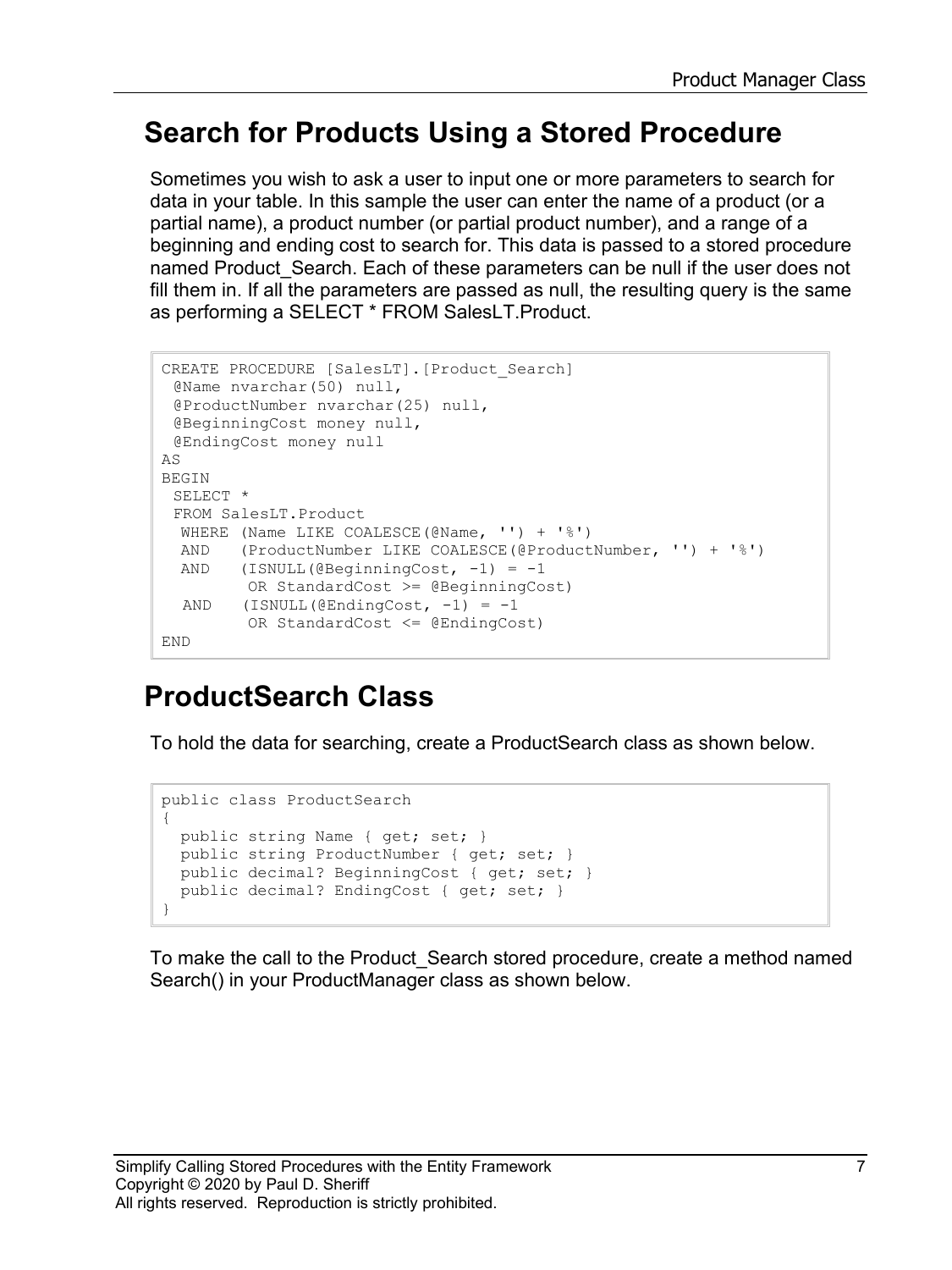```
public List<Product> Search(ProductSearch search)
{
  List<Product> ret = new List<Product>();
   // Initialize all properties
  Init();
   // Create SQL to call stored procedure
  SQL = "SalesLT. Product Search @Name, @ProductNumber,
                                  @BeginningCost, @EndingCost";
   // Create parameters
  AddParameter("Name", (object)search.Name ?? DBNull.Value, true);
  AddParameter("ProductNumber", 
     (object)search.ProductNumber ?? DBNull.Value, true);
   AddParameter("BeginningCost", 
     (object)search.BeginningCost ?? DBNull.Value, true);
  AddParameter("EndingCost", 
     (object)search.EndingCost ?? DBNull.Value, true);
  // Execute Query
   ret = ExecuteSqlQuery<Product>(
   "Exception in ProductManager.Search()");
   return ret;
}
```
For each parameter in the stored procedure, pass each parameter name in the *SQL* property. In the AddParameter() method, the second parameter should be either the data from the ProductSearch class, or a DBNull value if the data in the ProductSearch object is a null. The third parameter to AddParameter() specifies if the parameter is allowed to be a null value.

### **Count/Search Products Using a Stored Procedure**

Some other functionality you might want is the ability to count all rows within a table. Create a Product\_Count stored procedure like the one shown below. This stored procedure is the same as the Product\_Search stored procedure, where all the parameters can be null. If all the parameters are passed as null, the resulting query is the same as performing a SELECT COUNT(\*) FROM SalesLT.Product.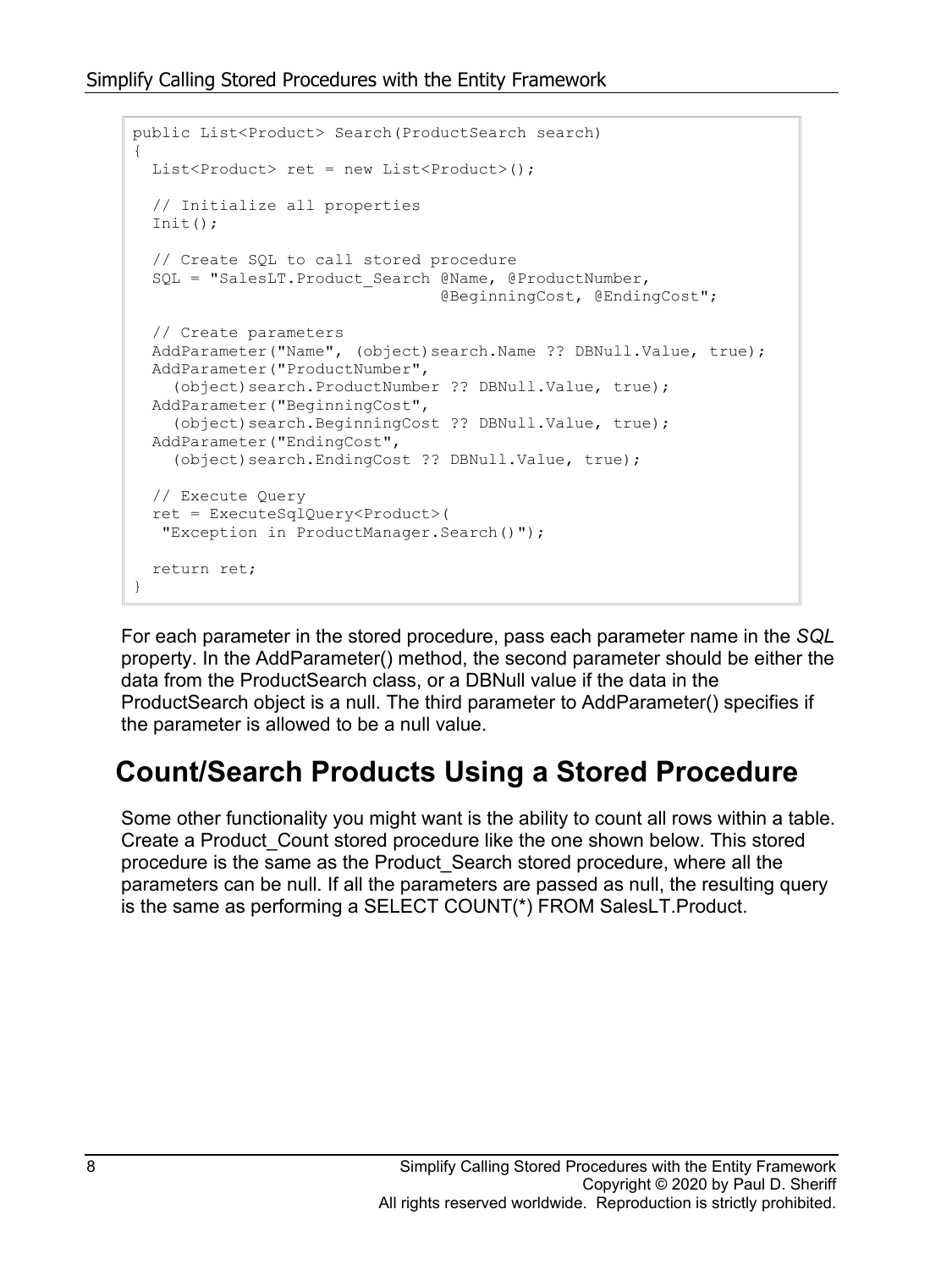```
CREATE PROCEDURE [SalesLT].[Product_Count]
 @Name nvarchar(50) null,
 @ProductNumber nvarchar(25) null,
 @BeginningCost money null,
 @EndingCost money null
AS
BEGIN
 SELECT Count(*)
 FROM SalesLT.Product
  WHERE (Name LIKE COALESCE(@Name, ''] + '%')<br>AND (ProductNumber LIKE COALESCE(@ProductAND (ProductNumber LIKE COALESCE(@ProductNumber, '') + '%')<br>AND (ISNULL(@BeginningCost, -1) = -1
       (ISNULL(@BeginningCost, -1) = -1) OR StandardCost >= @BeginningCost)
 AND (ISNULL(@EndingCost, -1) = -1) OR StandardCost <= @EndingCost)
END
```
Create a Count() method to which you pass an instance of the ProductSearch class. Use the values in this class to pass to each parameter of the Product\_Count stored procedure.

```
public int Count(ProductSearch search)
{
  int ret = 0;
   // Initialize all properties
  Init();
   // Create SQL to count records
   SQL = "SalesLT.Product_Count @Name, @ProductNumber,
                                 @BeginningCost, @EndingCost";
   // Create parameters
  AddParameter("Name", (object)search.Name ?? DBNull.Value, true);
   AddParameter("ProductNumber",
     (object)search.ProductNumber ?? DBNull.Value, true);
  AddParameter("BeginningCost",
    (object)search.BeginningCost ?? DBNull.Value, true);
  AddParameter("EndingCost",
    (object)search.EndingCost ?? DBNull.Value, true);
   // Execute Query
   ret = ExecuteScalar<int>(
     "Exception in ProductManager.Count(search)");
   return ret;
}
```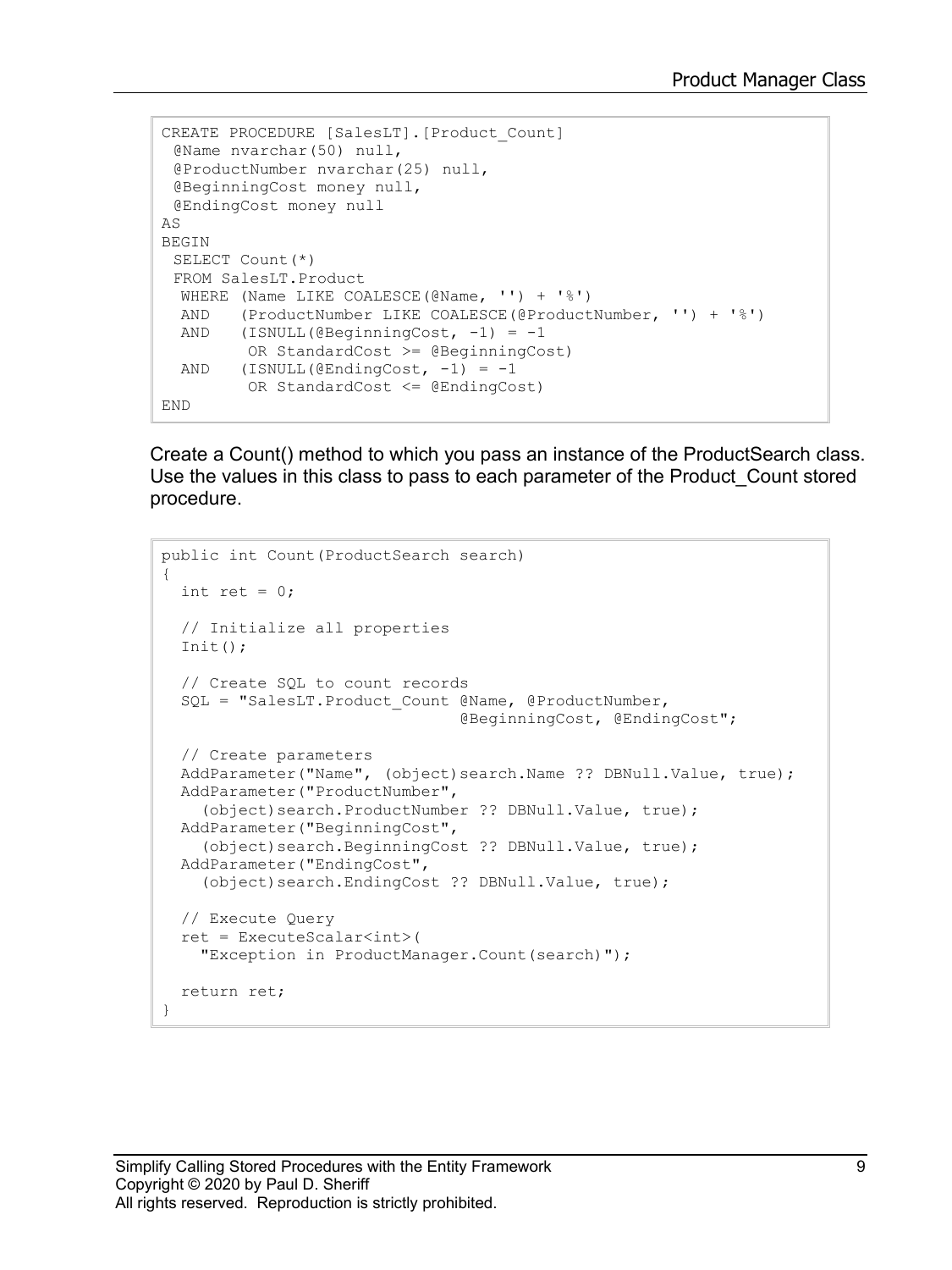### **Count All Products Using a Stored Procedure**

If you wish to get a total count of all products in the Product table, create a Count() method that creates an empty ProductSearch object and passes it to the Count() method illustrated above.

```
public int Count()
{
   return Count(new ProductSearch());
}
```
### **Insert a Product using a Stored Procedure**

Create a stored procedure named Product\_Insert to accept all fields you wish to insert into the Product table. Include an OUTPUT parameter for the primary key if the PK is an IDENTITY field and you wish to return the value generated by SQL Server.

```
CREATE PROCEDURE [SalesLT].[Product_Insert]
 @Name nvarchar(50),
 @ProductNumber nvarchar(25),
 @Color nvarchar(15) null,
 @StandardCost money,
 @ListPrice money,
 @Size nvarchar(5) null,
 @Weight decimal(8,2) null,
 @ProductCategoryID int null,
 @ProductModelID int null,
 @SellStartDate datetime,
 @SellEndDate datetime null,
 @DiscontinuedDate datetime null,
 @ModifiedDate datetime,
 @ProductID int OUTPUT
AS
BEGIN
 INSERT INTO [SalesLT].[Product]
              ([Name],[ProductNumber],[Color],[StandardCost]
               ,[ListPrice],[Size],[Weight],[ProductCategoryID]
               ,[ProductModelID],[SellStartDate],[SellEndDate]
              ,[DiscontinuedDate],[ModifiedDate])
 VALUES
               (@Name,@ProductNumber,@Color,@StandardCost,
               @ListPrice,@Size,@Weight,@ProductCategoryID,
               @ProductModelID,@SellStartDate,@SellEndDate,
               @DiscontinuedDate,@ModifiedDate);
 SELECT @ProductID = SCOPE IDENTITY();
END
```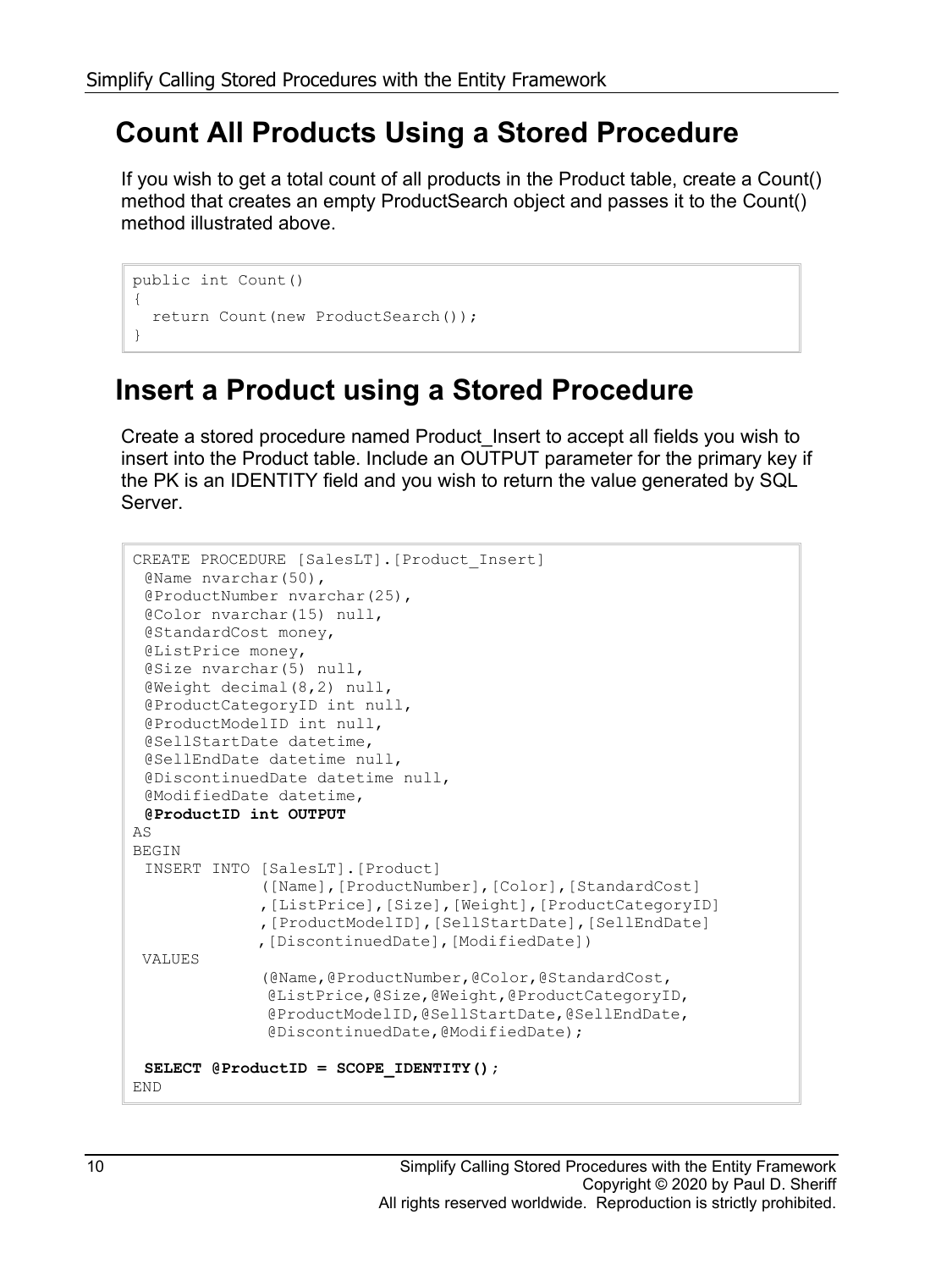Create a method named Insert() that accepts an entity class of the type Product. The Product class has one property for each field in the Product table.

```
public int Insert(Product entity)
{
   // Initialize all properties
 Init();
   // Attempt to validate the data,
  // a ValidationException is thrown if validation rules fail
  Validate<Product>(entity);
   // Create SQL to call stored procedure
   SQL = "SalesLT.Product_Insert @Name, @ProductNumber, @Color,
                                  @StandardCost, @ListPrice, @Size,
                                 @Weight, @ProductCategoryID,
                                 @ProductModelID, @SellStartDate,
                                 @SellEndDate, @DiscontinuedDate,
                                 @ModifiedDate, 
                                  @ProductID OUTPUT";
   // Create standard insert parameters
  BuildInsertUpdateParameters(entity);
   // Create parameter to get IDENTITY value generated
  AddParameter("@ProductID", -1, true, System.Data.DbType.Int32,
     System.Data.ParameterDirection.Output);
   // Execute Query
  RowsAffected = ExecuteSqlCommand(
     "Exception in ProductManager.Insert()", true, "@ProductID");
   // Get the ProductID generated from the IDENTITY 
  entity. ProductID = (int) IdentityGenerated;
  return RowsAffected;
}
```
This method first validates the product data to ensure it can be inserted into the table by calling the Validate() method. This method is described later in this article. If the validation passes, set the *SQL* property to the name of the stored procedure and add all of the parameters to insert, plus the OUTPUT parameter. A method named BuildInsertUpdateParameters(), described in the next section, is called to add all the appropriate parameters to the command object. Call the AddParameter() method one more time to add the OUTPUT parameter for the ProductID field.

Finally, you call the ExecuteSqlCommand() method passing in a message, a true value to specify that you are including an OUTPUT parameter to retrieve for the IDENTITY value generated, and the last parameter is the name of the OUTPUT parameter.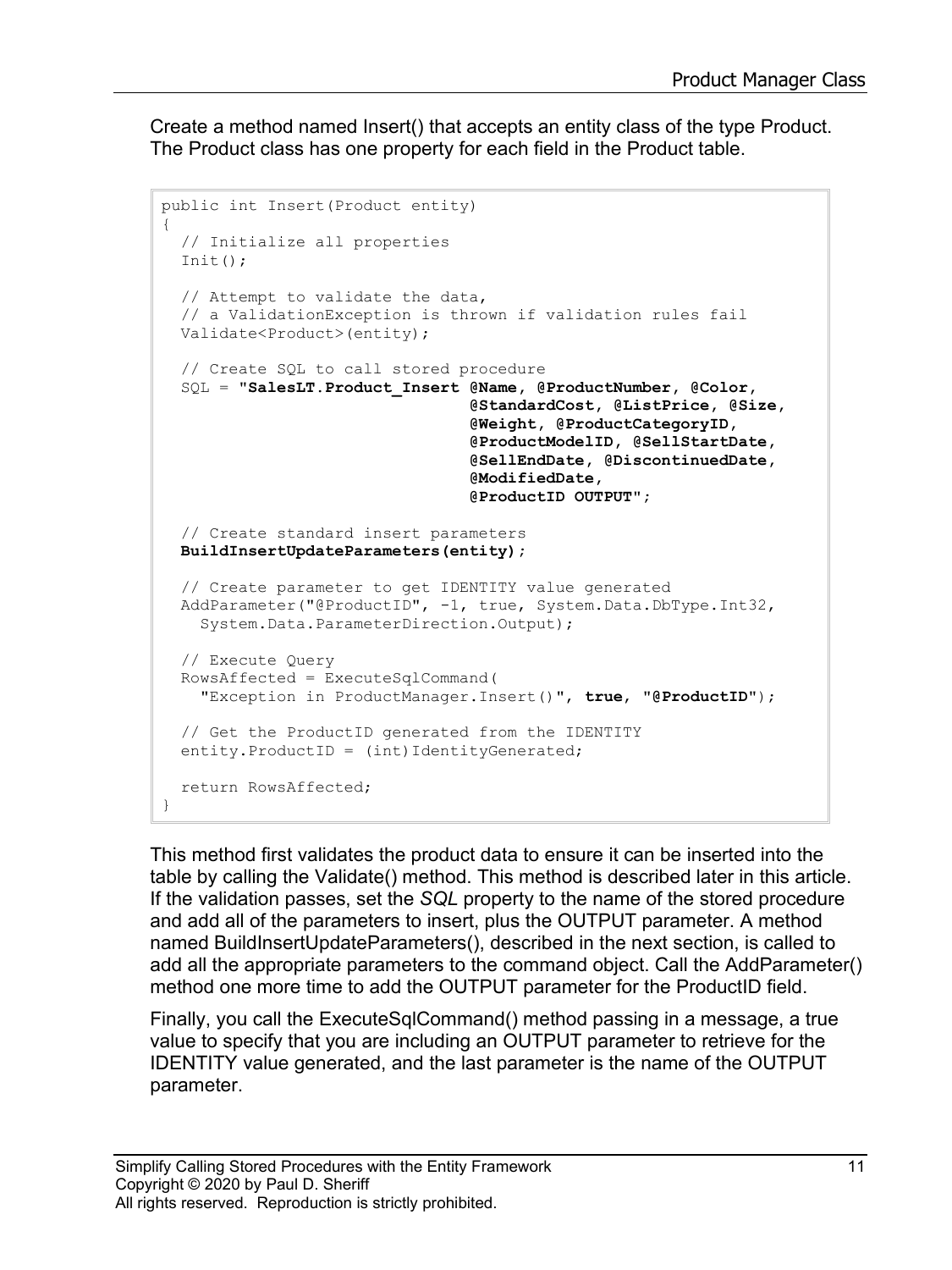### **Build Insert/Update Parameters Method**

When you are inserting or updating the Product table, you most likely need to pass the same set of parameters to either stored procedure. Create one method, BuildInsertUpdateParameters(), with the parameters that are in common between the two stored procedures.

```
protected virtual void BuildInsertUpdateParameters(Product entity)
{
   // Add parameters to CommandObject
  AddParameter("Name", (object)entity.Name, false);
  AddParameter("ProductNumber", (object)entity.ProductNumber,
    false);
  AddParameter("Color", (object)entity.Color, false);
  AddParameter("StandardCost", (object)entity.StandardCost, false);
  AddParameter("ListPrice", (object)entity.ListPrice, false);
  AddParameter("Size", (object)entity.Size ?? DBNull.Value, true);
  AddParameter("Weight", (object)entity.Weight ?? DBNull.Value,
    true);
  AddParameter("ProductCategoryID",
    (object)entity.ProductCategoryID, false);
  AddParameter("ProductModelID", (object)entity.ProductModelID,
    false);
  AddParameter("SellStartDate", (object)entity.SellStartDate,
    false);
  AddParameter("SellEndDate", 
     (object)entity.SellEndDate ?? DBNull.Value, true);
  AddParameter("DiscontinuedDate", 
     (object)entity.DiscontinuedDate ?? DBNull.Value, true);
  AddParameter("ModifiedDate", (object)entity.ModifiedDate, false);
}
```
### **Update a Product using a Stored Procedure**

When you are updating all the columns in the Product table, create a stored procedure named Product\_Update as shown below.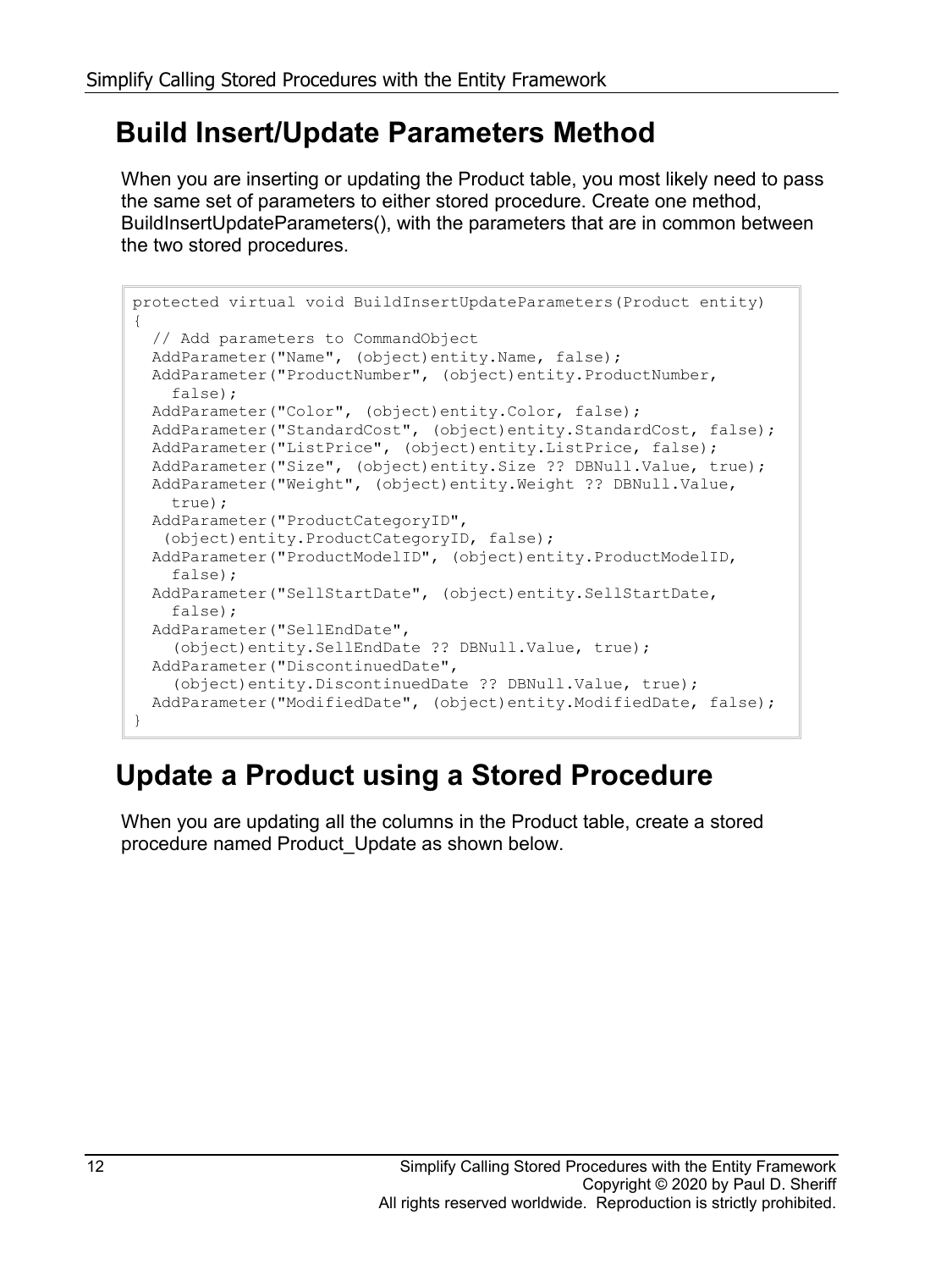```
CREATE PROCEDURE [SalesLT].[Product_Update]
 @Name nvarchar(50),
 @ProductNumber nvarchar(25),
 @Color nvarchar(15) null,
 @StandardCost money,
 @ListPrice money,
 @Size nvarchar(5) null,
 @Weight decimal(8,2) null,
 @ProductCategoryID int null,
 @ProductModelID int null,
 @SellStartDate datetime,
 @SellEndDate datetime null,
 @DiscontinuedDate datetime null,
 @ModifiedDate datetime,
 @ProductID int
AS
BEGIN
 UPDATE SalesLT.Product 
 SET [Name]=@Name, ProductNumber=@ProductNumber, Color=@Color, 
      StandardCost=@StandardCost, ListPrice=@ListPrice, Size=@Size,
      [Weight]=@Weight, ProductCategoryID=@ProductCategoryID,
      ProductModelID=@ProductModelID, SellStartDate=@SellStartDate,
      SellEndDate=@SellEndDate, DiscontinuedDate=@DiscontinuedDate,
     ModifiedDate=@ModifiedDate 
WHERE ProductID = @ProductID
END
```
Create a method named Update() in the ProductManager class to call this stored procedure. This method is very similar to the Insert() method in that you call the Validate() method to verify the data prior to updating. You also create all of the parameters by calling the BuildInsertUpdateParameters() method. You add the ProductID property which is the primary key value used to update the appropriate record in the Product table.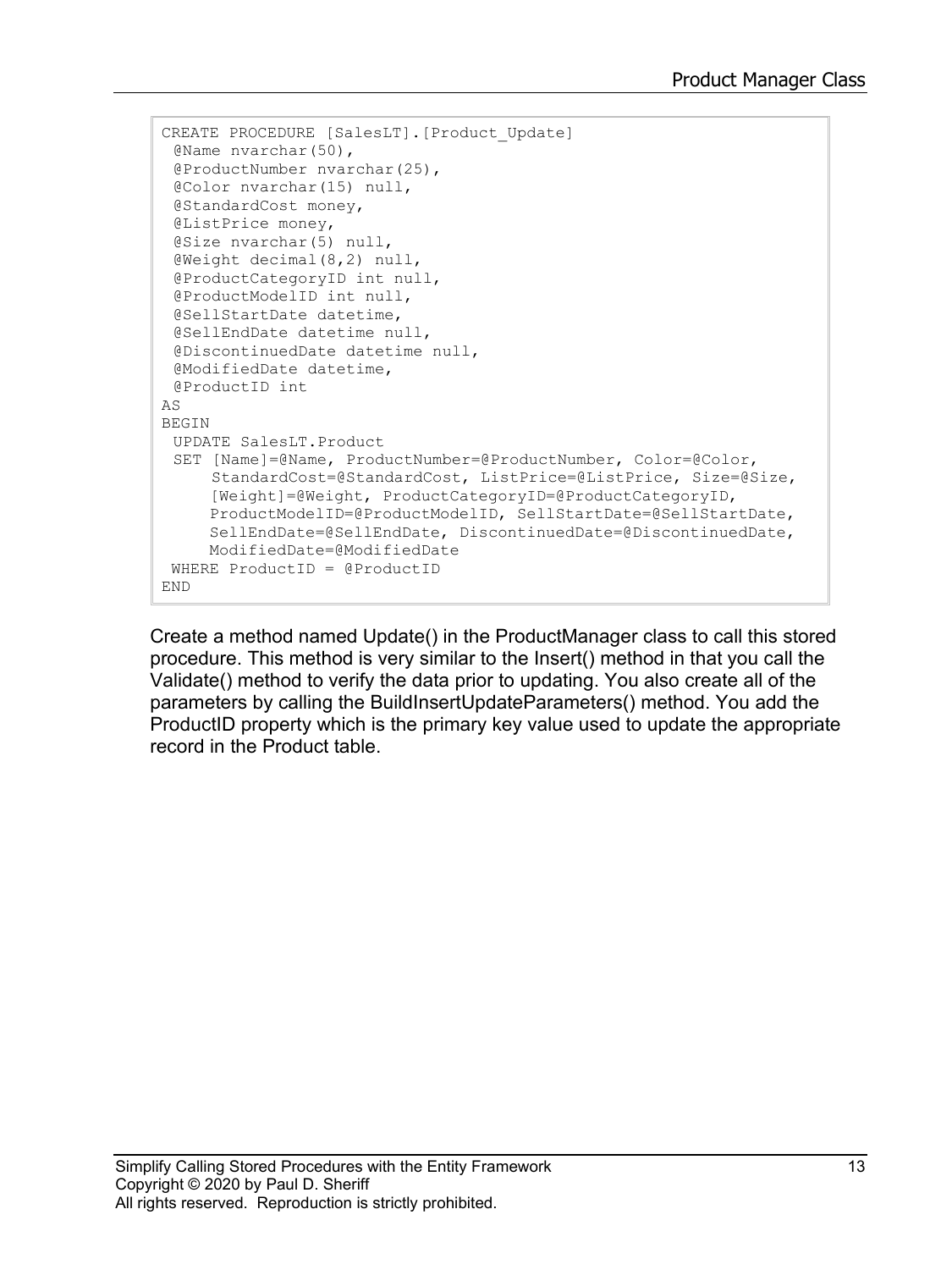```
public int Update(Product entity)
{
   // Initialize all properties
  Init();
   // Attempt to validate the data, 
   // a ValidationException is thrown if validation rules fail
  Validate<Product>(entity);
   // Create SQL to call stored procedure
  SQL = "SalesLT. Product Update @Name, @ProductNumber, @Color,
                                  @StandardCost, @ListPrice, @Size,
                                 @Weight, @ProductCategoryID,
                                 @ProductModelID, @SellStartDate,
                                 @SellEndDate, @DiscontinuedDate,
                                 @ModifiedDate, @ProductID";
   // Create standard update parameters
   BuildInsertUpdateParameters(entity);
   // Primary Key parameter
  AddParameter("@ProductId", (object)entity.ProductID, false);
   // Execute Query
   RowsAffected = ExecuteSqlCommand(
     "Exception in ProductManager.Update()");
  return RowsAffected;
}
```
#### **Delete a Product using a Stored Procedure**

To delete a product from the Product table, create a stored procedure named Product\_Delete as shown below.

```
CREATE PROCEDURE [SalesLT].[Product_Delete]
 @ProductID int
AS
BEGIN
 DELETE FROM SalesLT.Product WHERE ProductID = @ProductID
END
```
Create a Delete() method in the ProductManager class. To allow multiple ways to delete a product, create two overloads of the Delete() method. One you pass in an integer value for the primary key, and the other is a Product object. If you have a composite key for a table in your database, using an entity object can be simpler than passing in multiple parameters to the Delete() method.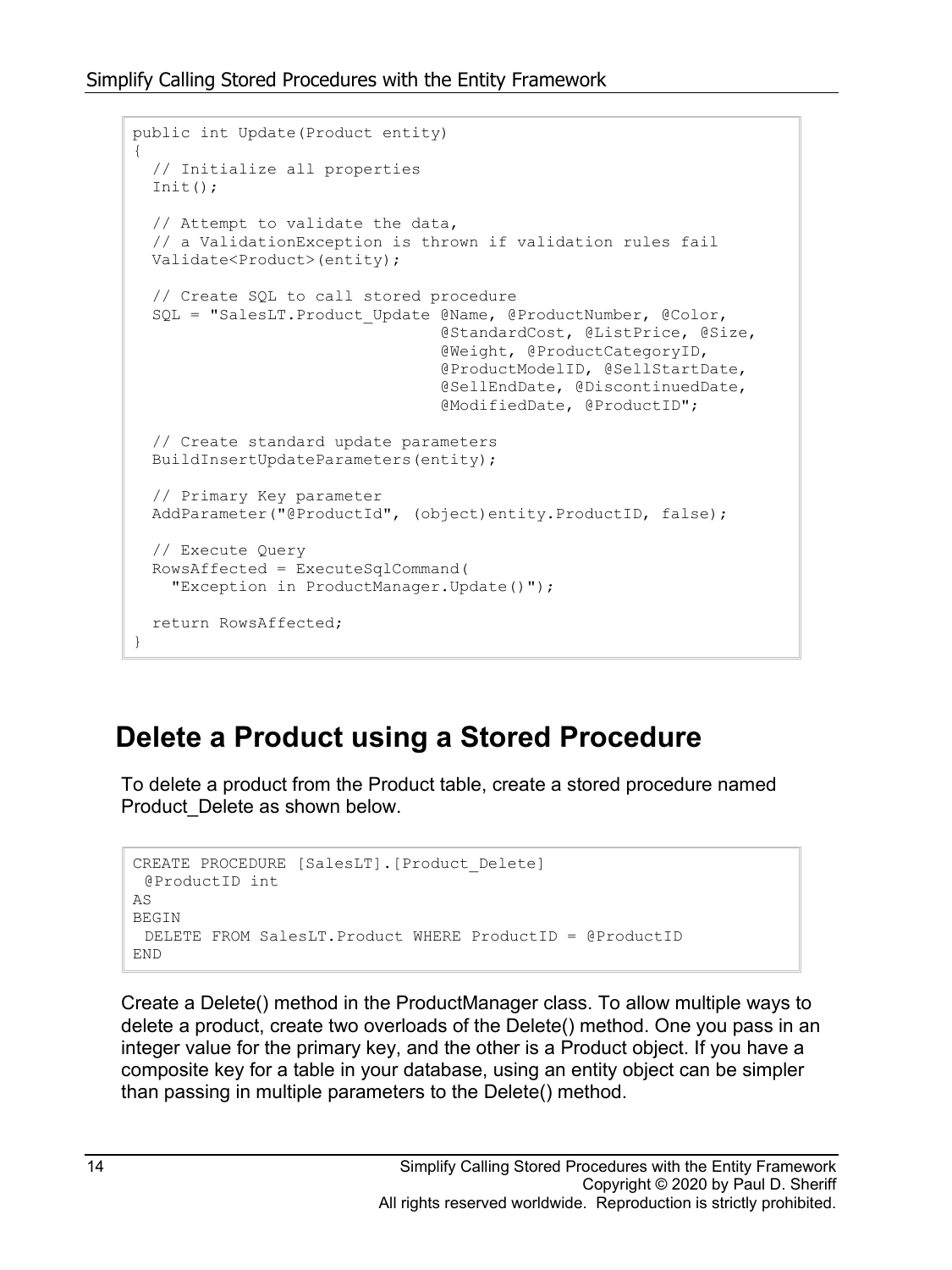```
public int Delete(int productId)
{
  return Delete(new Product() { ProductID = productId });
}
public int Delete(Product entity)
{
   // Initialize all properties
 Init();
   // Create SQL to call stored procedure
 SQL = "SalesLT. Product Delete @ProductID";
  // Create parameters
  AddParameter("@ProductId", (object)entity.ProductID, false);
   // Execute Query
  RowsAffected = ExecuteSqlCommand(
    "Exception in ProductManager.Delete()");
  return RowsAffected;
}
```
### **Multiple Result Sets**

If you have a stored procedure that returns multiple sets, you need to be able to handle those situations. For example, if you have the following stored procedure.

```
CREATE PROCEDURE [SalesLT].[MultipleResults]
AS
BEGIN
 SELECT TOP 20 * FROM SalesLT. Product;
 SELECT TOP 20 SalesOrderID, SalesOrderDetailID, OrderQty,
         sd.ProductID, UnitPrice, UnitPriceDiscount, LineTotal,
             [Name], ProductNumber, Size, [Weight]
 FROM SalesLT.SalesOrderDetail sd
 INNER JOIN SalesLT.Product p ON (sd.ProductID = p.ProductID)
END
```
You write a method in your manager class that looks like the following MultipleResultSets() method.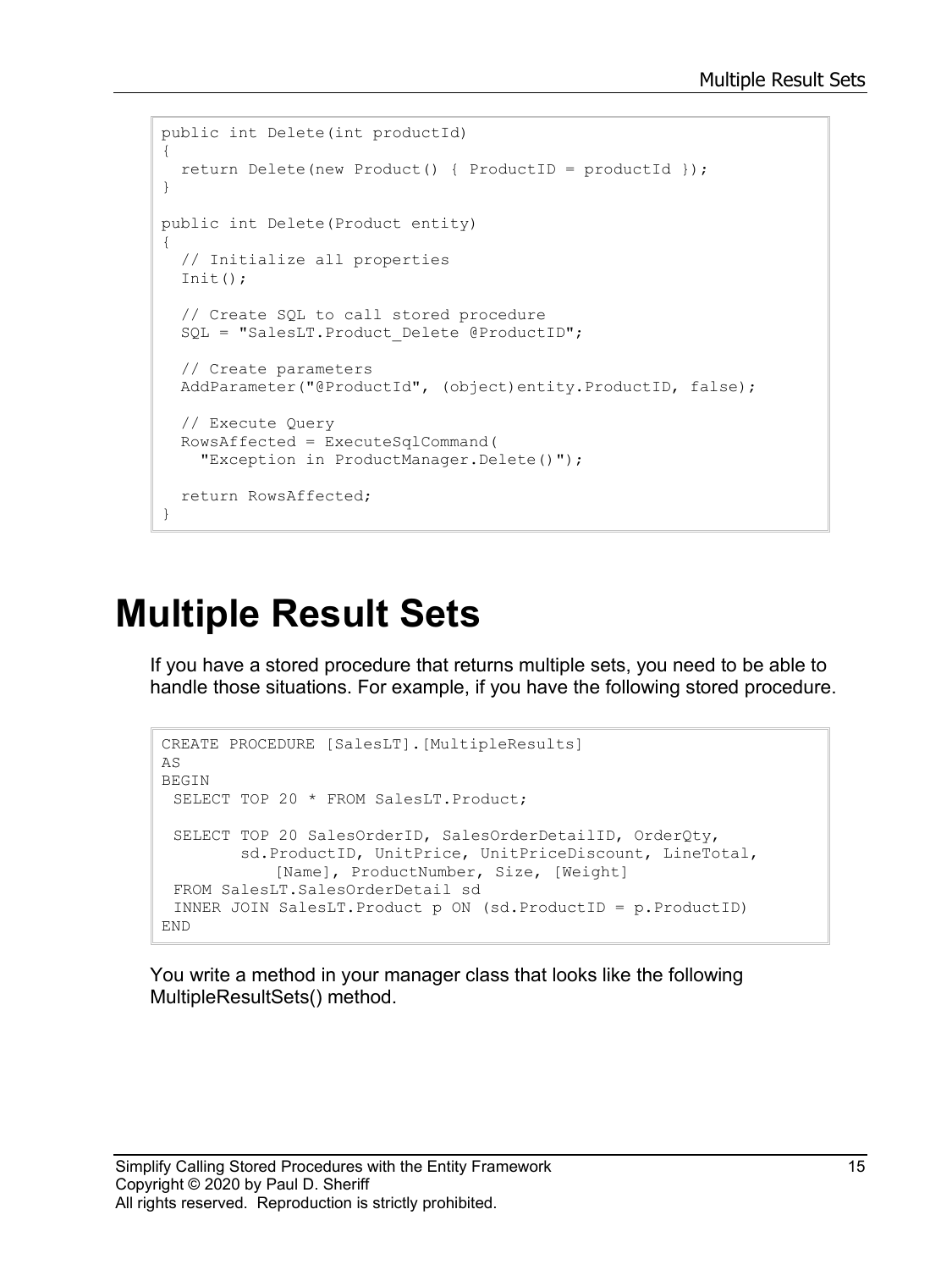```
public MultipleResults MultipleResultSets()
{
   DbDataReader rdr;
   MultipleResults ret = new MultipleResults();
   // Initialize all properties
   Init();
   // Create SQL to call stored procedure
   SQL = "SalesLT.MultipleResults";
   // Execute Query and return DataReader
   using (AdventureWorksLTDbContext db = 
            new AdventureWorksLTDbContext())
   {
     rdr = base.ExecuteReader(db, 
        "Exception in MiscManager.MultipleResultSets()");
     // Get Products from first result set
    // NOTE: The "Products" parameter to the Translate() method<br>// must match a DbSet<T> property in the DbContext cla
             must match a DbSet<T> property in the DbContext class
     ret.Products = ((IObjectContextAdapter)db).ObjectContext
       .Translate<Product>(rdr, "Products",
          MergeOption.AppendOnly).ToList();
     // Move to next result set
     rdr.NextResult();
     // Get Sales Order Details from second result set
     // NOTE: The "SalesOrderDetails" parameter to the Translate()
     // method must match a DbSet<T> property in the DbContext class
     ret.SalesOrderDetails = ((IObjectContextAdapter)db)
       .ObjectContext
          .Translate<SalesOrderDetail>(rdr, "SalesOrderDetails",
           MergeOption.AppendOnly).ToList();
     rdr.Close();
   }
   return ret;
}
```
In the above code you call the MultipleResults stored procedure using the ExecuteReader() method. Once you retrieve the results, use the Translate() method to convert the first result set in the reader into a Products list. Call the NextResult() method to move to the next result set on the reader. Once again, use the Translate() method to convert the result set into a SalesOrderDetails list. When you are finished, call the Close() method on the reader.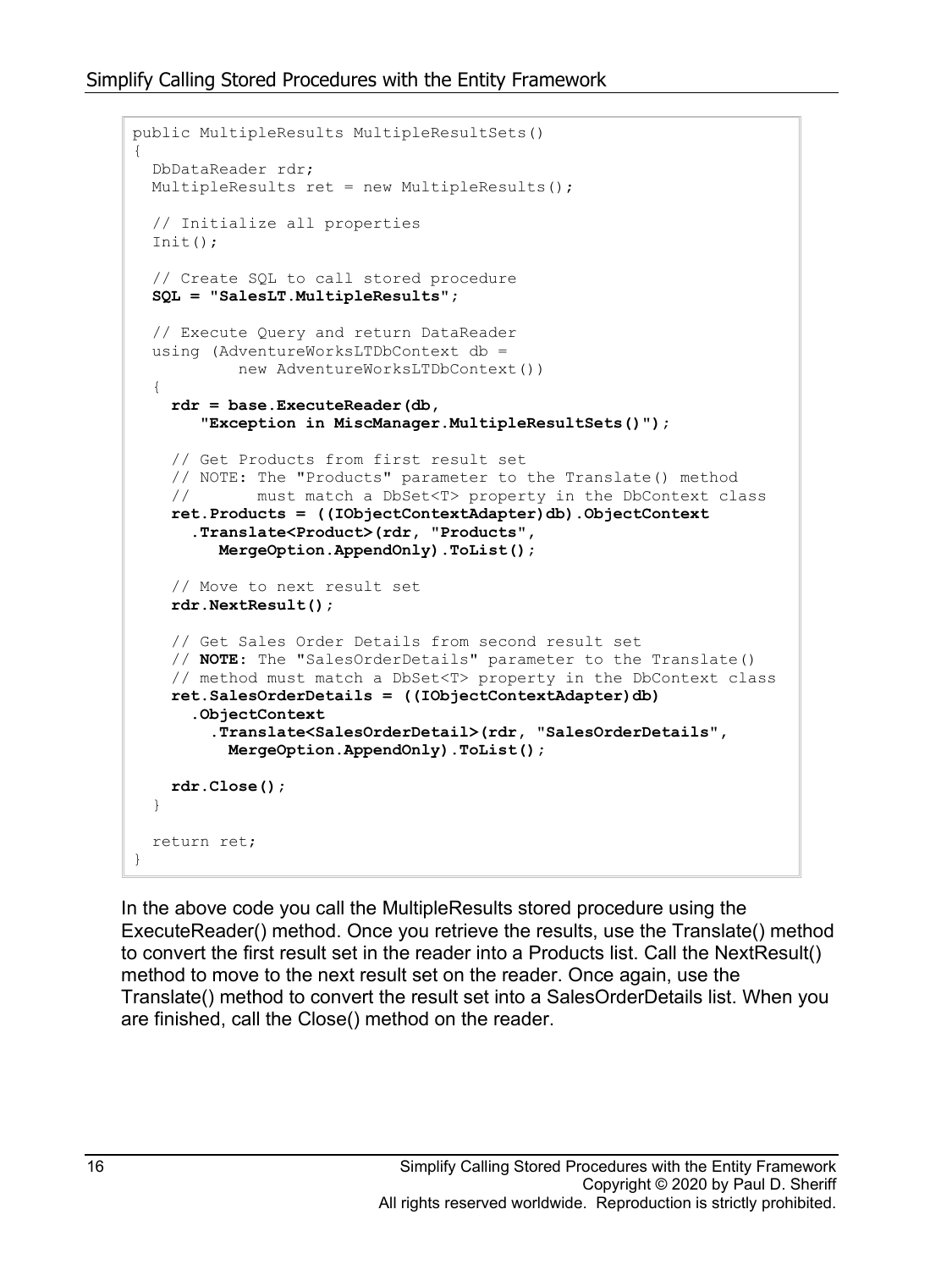## **Transactions**

If you need to execute more than one SQL statement as a unit of work, you need to use a transaction. In the following example, you are going to insert two products into the SalesLT.Product table. Both inserts must succeed for the transaction to committed to the database.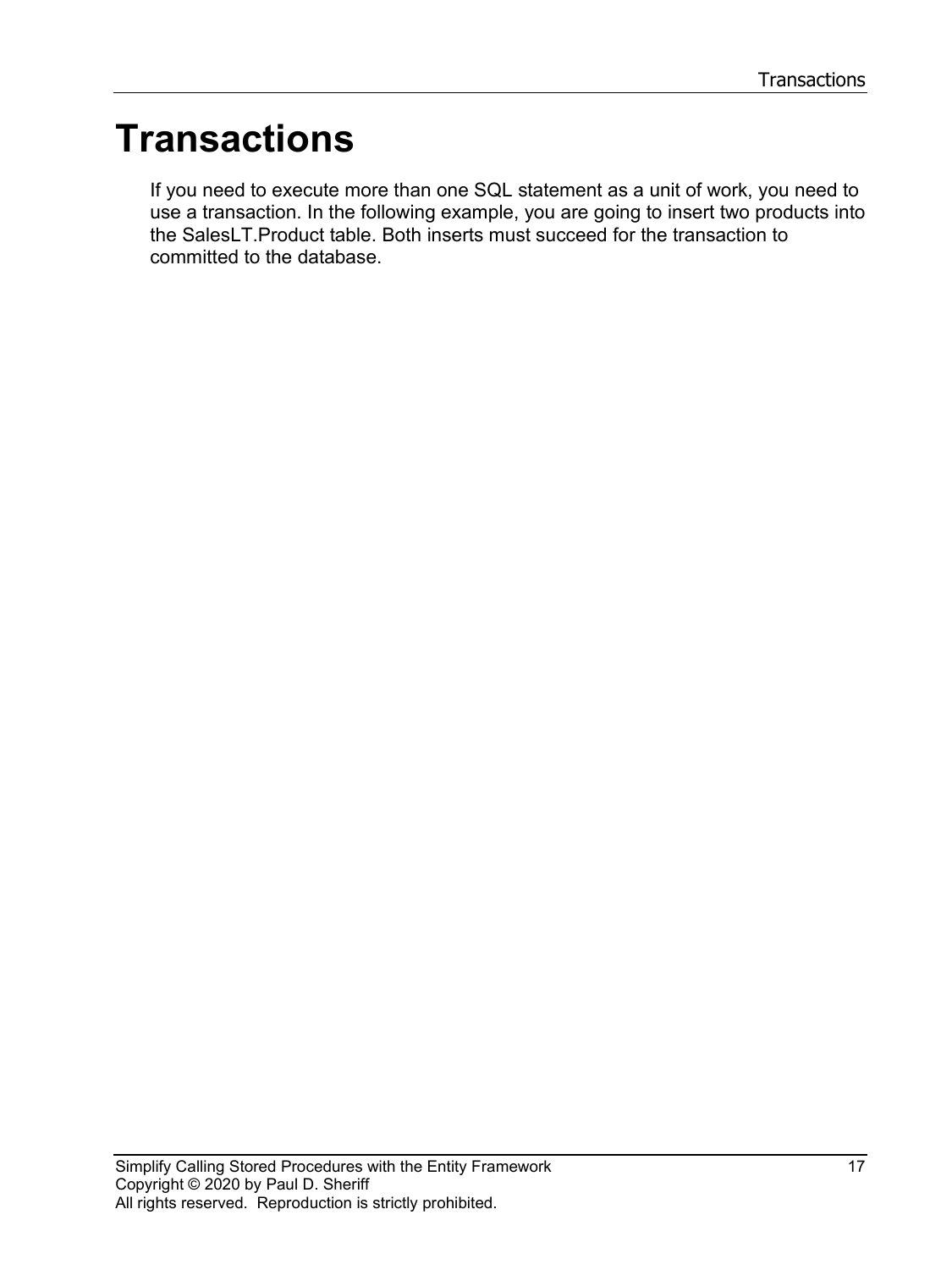```
public void PerformTransaction()
{
   ProductManager mgr = new ProductManager();
   Product prod1 = new Product
\{Name = "Transaction 1",
    ProductNumber = "TRN-01",
    Color = "Red",
    StandardCost = 5,
    ListPrice = 10,
   Size = "Small", ProductCategoryID = 1,
    ProductModelID = 1,
    SellStartDate = DateTime.Now,
    ModifiedDate = DateTime.Now
   };
   Product prod2 = new Product
   {
   Name = "Transaction 2", ProductNumber = "TRN-02",
    Color = "Blue",
    StandardCost = 10,
   ListPrice = 20,
   Size = "Med",ProductCategoryID = 1, // Comment this line to test rollback
    ProductModelID = 1,
    SellStartDate = DateTime.Now,
    ModifiedDate = DateTime.Now
   };
   // Execute Query and return DataReader
   using (AdventureWorksLTDbContext db =
            new AdventureWorksLTDbContext())
\{ using (DbContextTransaction trans =
              db.Database.BeginTransaction())
     {
       try
       {
         // Submit the two action statements
         mgr.Insert(prod1, db);
         mgr.Insert(prod2, db);
         // Commit the transaction
         trans.Commit();
         Message = "Transaction Committed";
       }
       catch (Exception ex)
       {
         // Rollback the transaction
         trans.Rollback();
         Message = "Transaction Rolled Back";
         // Publish the exception
```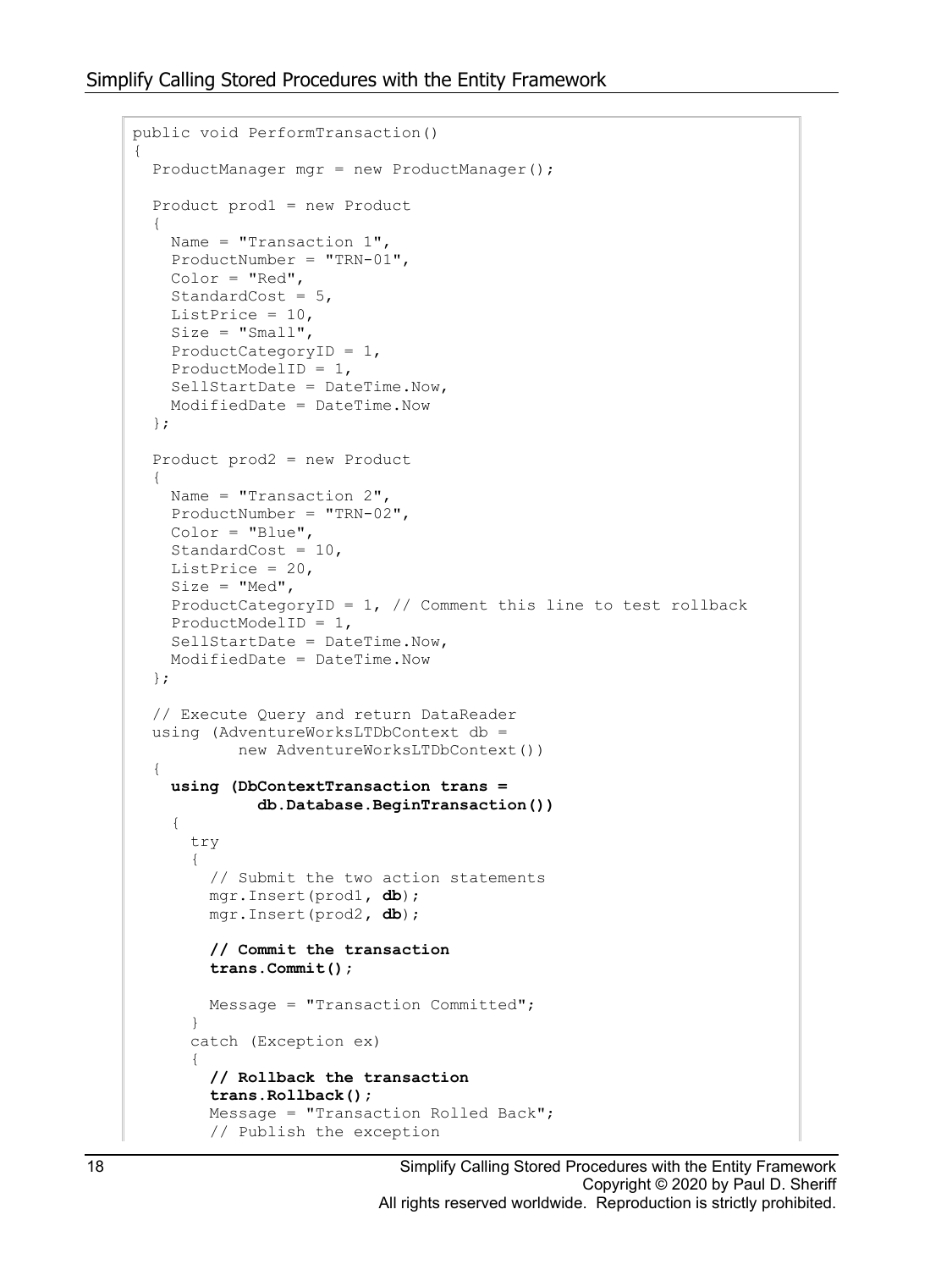```
 System.Diagnostics.Debug.WriteLine(ex);
     }
   }
 }
```
After creating an instance of the DbContext class, AdventureWorksLTDbContext, call the BeginTransaction() method on the Database property in that DbContext. This DbContext now uses this transaction context for all statements submitted on it, until either a Commit() method or a Rollback() method is called on the transaction object. The Insert() method in the ProductManager class has an overload that accepts a DbContext object. Pass the DbContext with the Transaction context to the Insert() method.

## **Data Validation**

}

Validation is accomplished via data annotations and/or your own custom logic. You saw the Product entity class earlier in this article. It had several data annotations to make several properties as required. The EFDataManagerBase class has a Validate() method which validates those data annotations. This method can be used if you are using WPF, the Web API or Windows Forms that don't automatically check data annotations. MVC will check these annotations if you bind your properties using the Razor syntax.

In the ProductManager class, override the Validate() method. This allows you use the data annotation validation mechanism and add on your own custom validation if needed. The *ValidationMessages* property is a list of ValidationMessage objects. Each object represents either a data annotation that has failed, or one of your own custom validations has failed. If this property contains validation message objects, then a custom exception, named EFValidationException, is created with this collection of validation message objects. You throw this exception which causes all the logic in either the Insert() or Update() methods to be bypassed after the call to Validate(). This ensures that no data is sent to the database if the validation fails.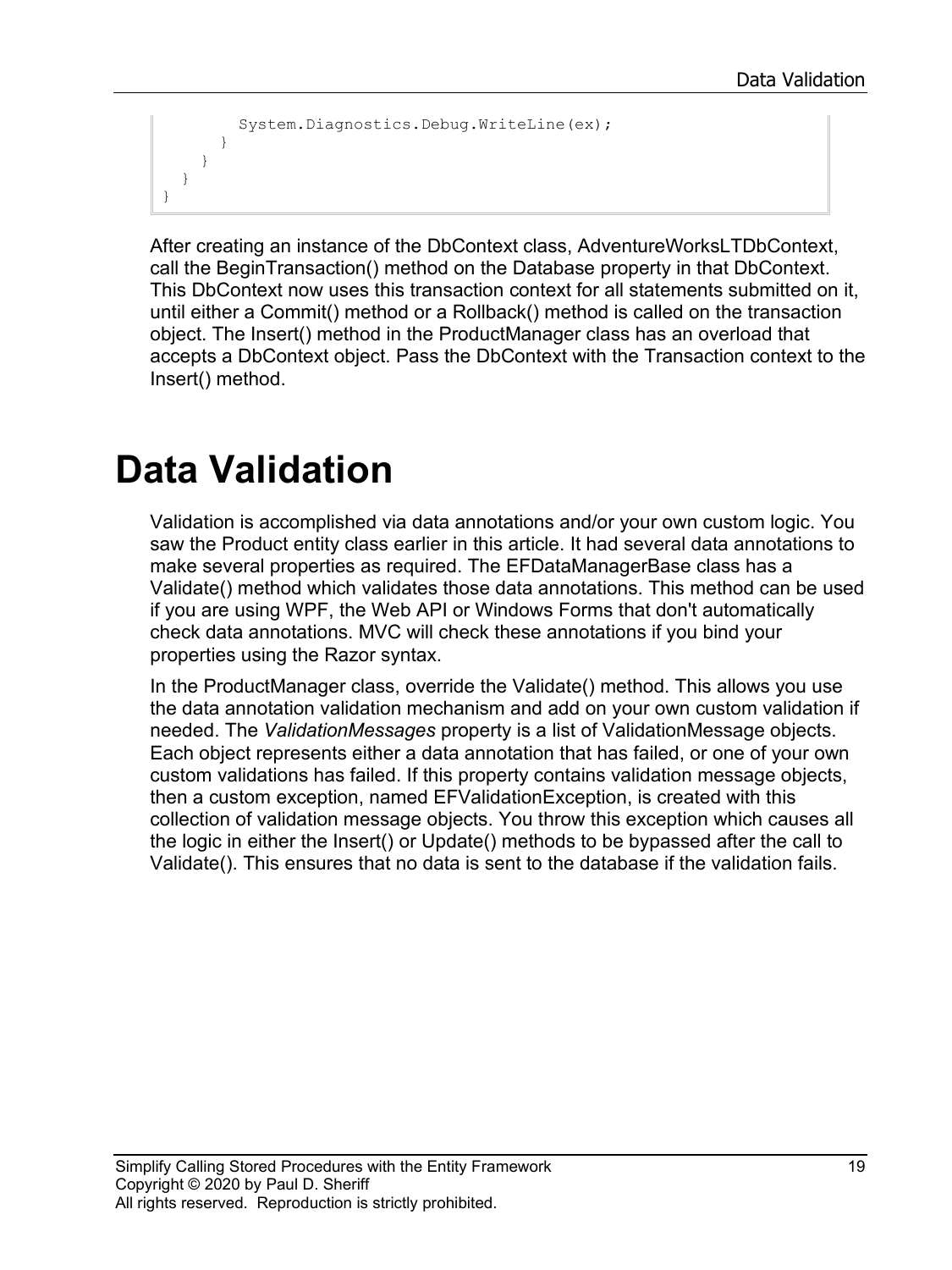```
public override bool Validate<T>(T entityToValidate)
{
   // Check all Data Annotations first
 bool ret = base.Validate(entityToValidate);
   // Cast to a Product class
   Product entity = entityToValidate as Product;
   // Add other business rules here
   if (entity.Name.Length < 2) {
     AddValidationMessage("Name", 
       "Name must be greater than 2 characters in length.");
   }
   if (ValidationMessages.Count > 0) {
     throw new EFValidationException(ValidationMessages);
   }
  return ret;
}
```
Since the Validate() method in the ProductManager class throws an exception, you must catch this exception somewhere. In the Insert() method in the ProductViewModel class, add a try…catch block around the call to the Insert() method of the manager class. One of the catch blocks should catch the EFValidationException object. In this catch block, call the ValidationFailed() method and pass in this custom exception. The ValidationFailed() method is contained in a view model base class and does nothing more than add the validation messages from the exception object into a *ValidationMessages* property in the view model. It also sets an *IsValidationVisible* property to true so you show the list of validation messages.

```
public void Insert()
{
   ProductManager mgr = new ProductManager();
   try {
   RowsAffected = mgr. Insert (Entity) ;
   }
   catch (EFValidationException ex) {
    ValidationFailed(ex);
   }
   catch (Exception ex) {
    PublishException(ex);
   }
}
```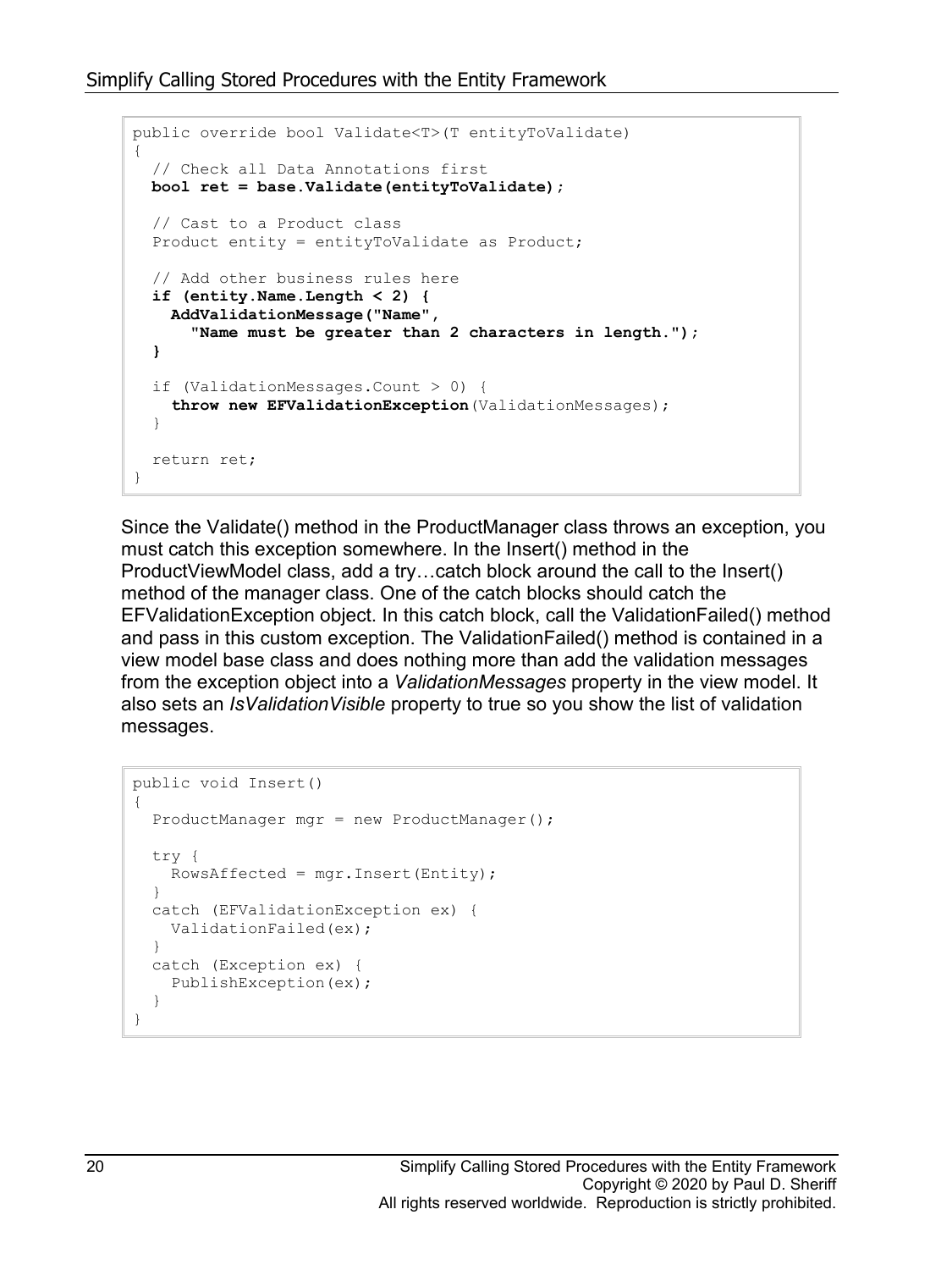### **EF Common Base Class**

The EFCommonBase class contains three properties; *RowsAffected*, *LastException* and *LastExceptionMessage*. TheEFCommonBase class is inherited by the EFDataManagerBase class and the ViewModelBase class.

```
public class EFCommonBase
{
  public EFCommonBase()
   {
    Init();
   }
 private Exception LastException = null;
  public Exception LastException 
\{get { return LastException; }
     set {
      LastException = value;
      LastExceptionMessage = (value == null ? 
         string.Empty : value.Message);
     }
   }
  public string LastExceptionMessage { get; set; }
 public int RowsAffected { get; set; }
  public virtual void Init()
\{LastException = null; LastExceptionMessage = string.Empty;
   RowsAffected = 0;
   }
}
```
The Init() method initializes the properties of this class to default values. The Init() method is called by the constructor, and should be called to reset these values prior to making a new call to the database.

### **EF Data Manager Base Class**

Each of your manager classes inherits from the EFDataManagerBase class. This class is the one that interacts with the *Database* property of the DbContext object to submit the SQL via the Entity Framework. It also contains methods to help you add SqlParameter objects to the SqlCommand object used to submit the SQL. This next section describes each of the properties and methods in the EFDataManagerBase class.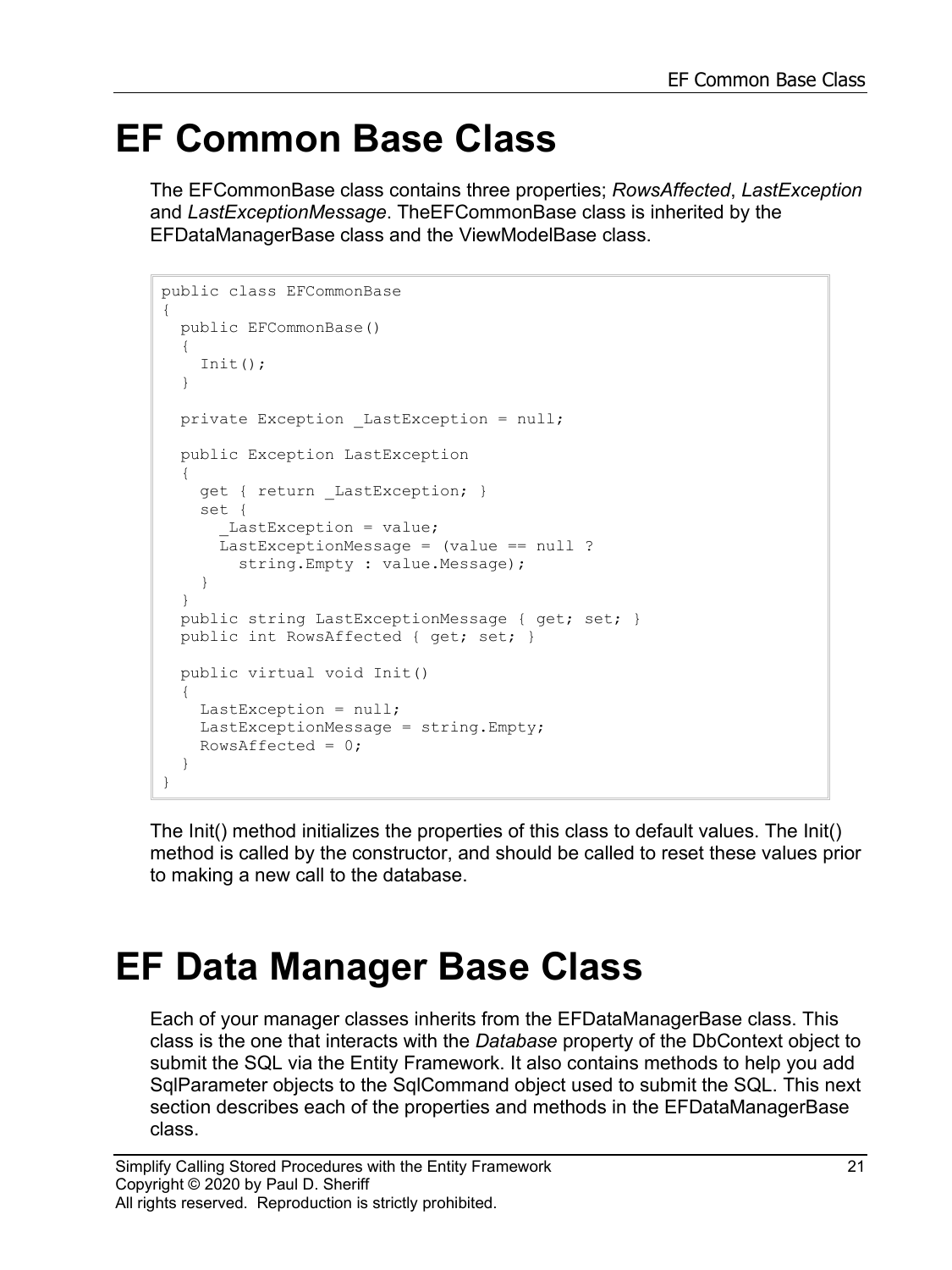### **Properties and Init Method**

In the listing below you see the declaration for the EFDataManagerBase class.

```
public class EFDataManagerBase : EFCommonBase
{
 public string SQL { get; set; }
  public object IdentityGenerated { get; set; }
  public List<SqlParameter> Parameters { get; set; }
  public List<EFValidationMessage> ValidationMessages { get; set; }
   public override void Init()
   {
    base.Init();
   SQL = string.Fmpty; IdentityGenerated = null;
   Parameters = new List<SqlParameter>();
    ValidationMessages = new List<EFValidationMessage>();
   }
   // MORE CODE HERE
}
```
The properties in the EFDataManagerBase class and their usage is described in the table below.

| <b>Property Name</b>      | <b>Description</b>                                                                                                                                                                                               |
|---------------------------|------------------------------------------------------------------------------------------------------------------------------------------------------------------------------------------------------------------|
| SQL                       | The dynamic SQL or a stored procedure to submit to the database.                                                                                                                                                 |
| IdentityGenerated         | Holds the last IDENTITY generated if an INSERT statement is submitted, or<br>if you return an OUTPUT parameter with the last IDENTITY generated from<br>a stored procedure.                                      |
| Parameters                | A list of SqlParameter objects associated with the SQL to submit to the<br>database.                                                                                                                             |
| <b>ValidationMessages</b> | A list of failed business rules. Each of the Validation Message objects in this<br>list contain a <i>PropertyName</i> and Message property filled in with the<br>appropriate information to display to the user. |

Before you submit a new SQL statement to the database, you should call the Init() method so all the properties in this class are reset back to a valid starting state.

### **Add Parameter Methods**

You may create an instance of a SqlParameter object yourself and add it to the *Parameters* property in this class, however, there two overloaded methods that can greatly simplify the process for 90% of your needs. You can see these two methods listed below. When you pass in the parameter name, you may include or exclude the  $@$  symbol in front of the parameter name.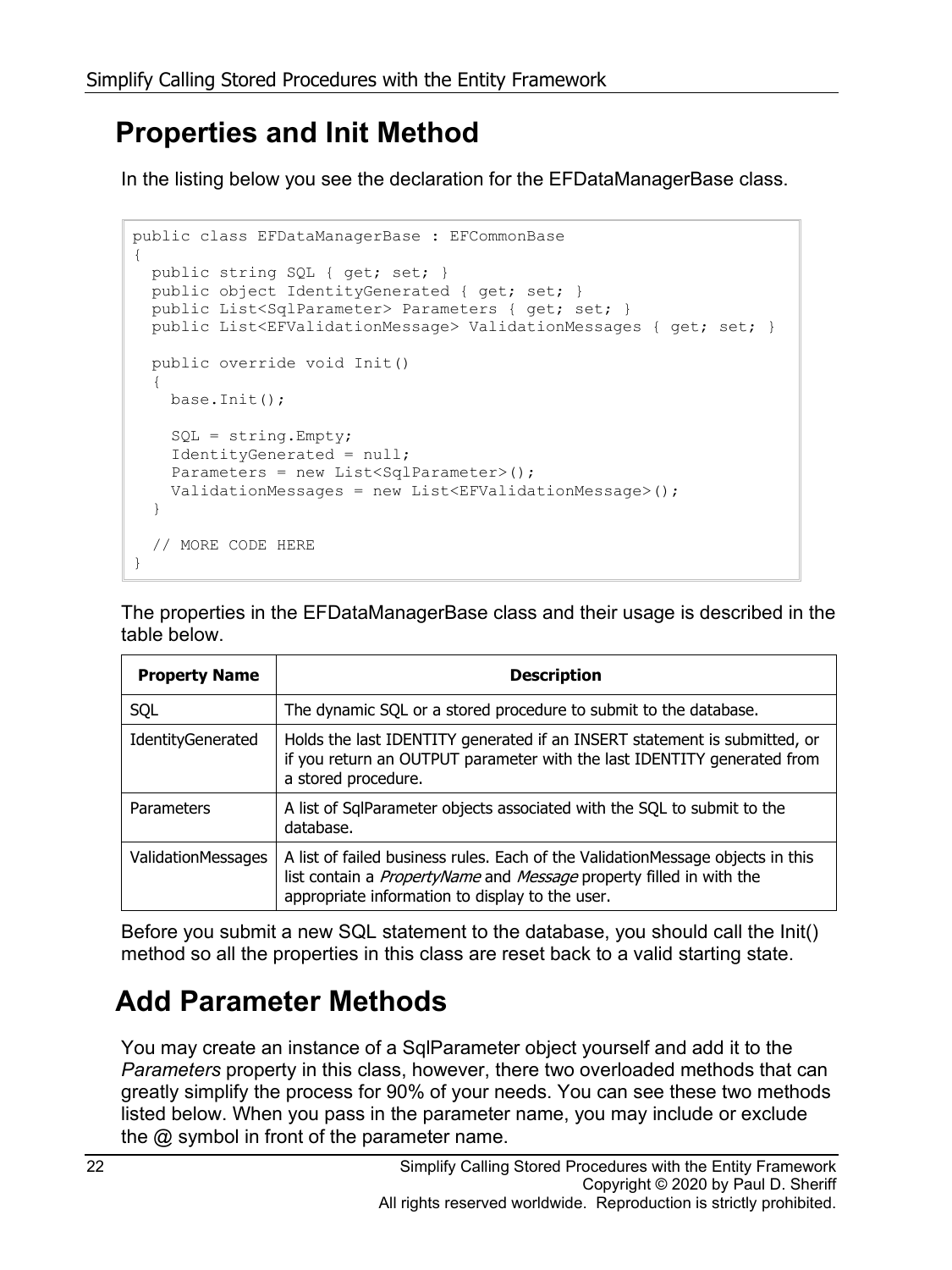```
public virtual void AddParameter(string name, object value,
   bool isNullable)
{
  if (!name.Contains("@"))
\{name = "0" + name; }
  Parameters.Add(new SqlParameter { ParameterName = name, 
      Value = value, IsNullable = isNullable \});
}
public virtual void AddParameter(string name, object value, 
  bool isNullable, DbType type,
     ParameterDirection direction = ParameterDirection.Input)
{
   if (!name.Contains("@"))
   {
   name = "0" + name; }
   Parameters.Add(new SqlParameter { ParameterName = name, 
        Value = value, IsNullable = isNullable, DbType = type,
          Direction = direction });
}
```
#### **Get Parameter Method**

If you have any OUTPUT parameters defined in your stored procedure, after you call the stored procedure, you can retrieve the parameter object using the GetParameter() method.

```
public SqlParameter GetParameter(string name)
{
   if (!name.Contains("@"))
   {
    name = "0" + name; }
 name = name.Folower();
  return Parameters.Find(p \Rightarrow p.ParameterName.ToLower() == name);
}
```
For example, if you have an OUTPUT parameter named @ProductId and you wish to retrieve the value for ProductId after the call to the ExecuteSqlCommand method, use the following code.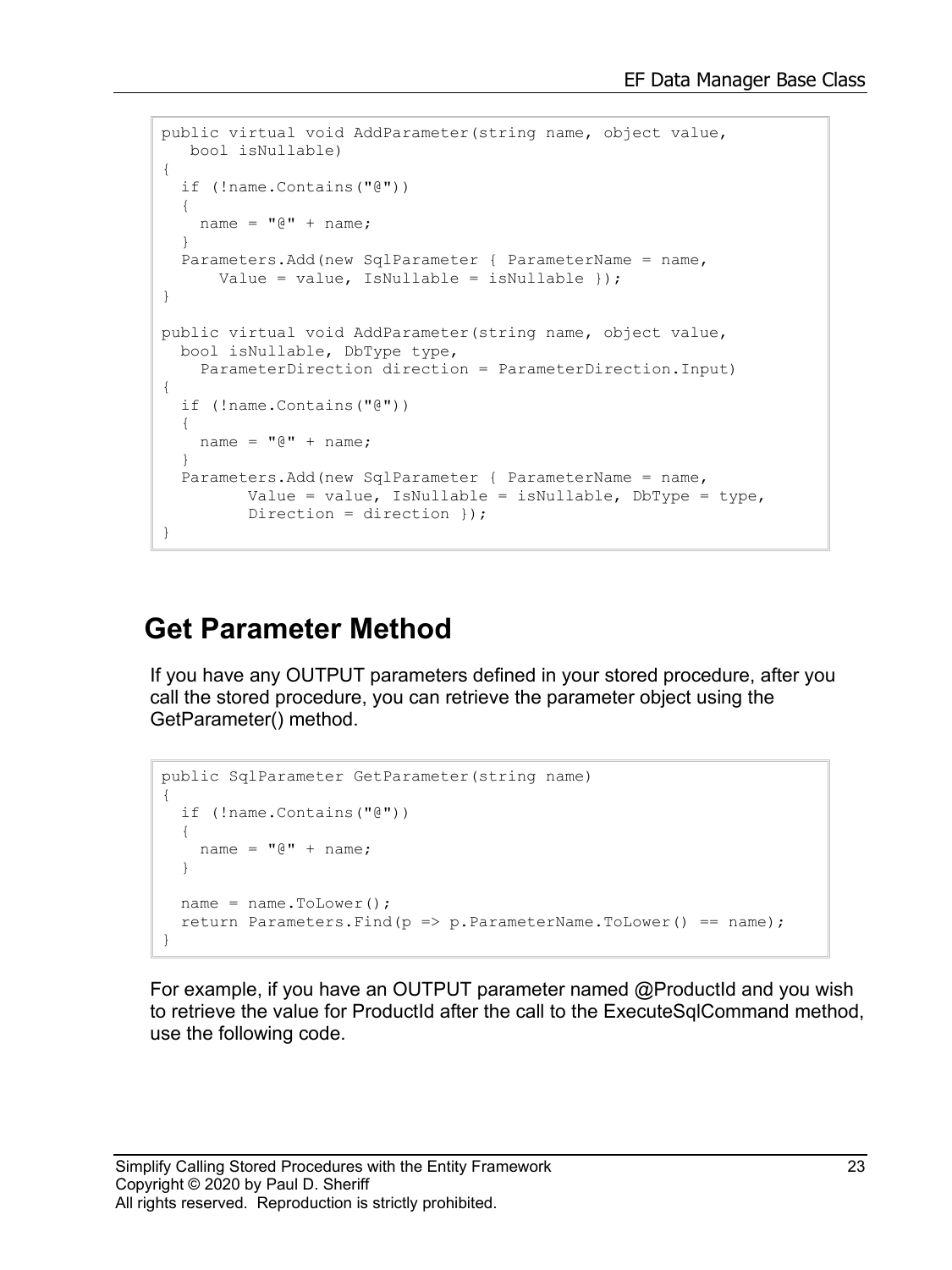```
var pk = GetParameter("ProductId").Value;
```
### **ExecuteSqlCommand Method**

To submit an INSERT, UPDATE or DELETE statement, either with dynamic SQL or within a stored procedure, the Entity Framework provides the ExecuteSqlCommand() method on the *Database* property. You must pass a valid instance of a DbContext object to this method, and it will submit the SQL query in the *SQL* property to the database. It also passes in any parameters in the *Parameters* collection. The *RowsAffected* property is filled in with the number of rows affected by the statement.

```
public virtual int ExecuteSqlCommand(DbContext db,
  string exceptionMsg = "")
{
   try
 {
     // Execute the dynamic SQL
     RowsAffected = db.Database.ExecuteSqlCommand(SQL,
                        Parameters.ToArray<object>());
   }
   catch (Exception ex)
   {
     ThrowDbException(ex, db, exceptionMsg);
   }
   return RowsAffected;
}
```
**NOTE**: Do NOT use the SET NOCOUNT ON statement in your stored procedure if you are using a stored procedure for INSERT, UPDATE or DELETE and you wish to retrieve the number of rows affected.

### **ExecuteSqlQuery Method**

To retrieve a list of records using a SELECT statement, the Entity Framework provides the SqlQuery() method on the *Database* property. This is a generic method, so you must provide the type of objects you wish to map the return set to. The ExecuteSqlQuery() method on the EFDataManagerBase class is defined as a generic method to which you pass in the class that each row returned from your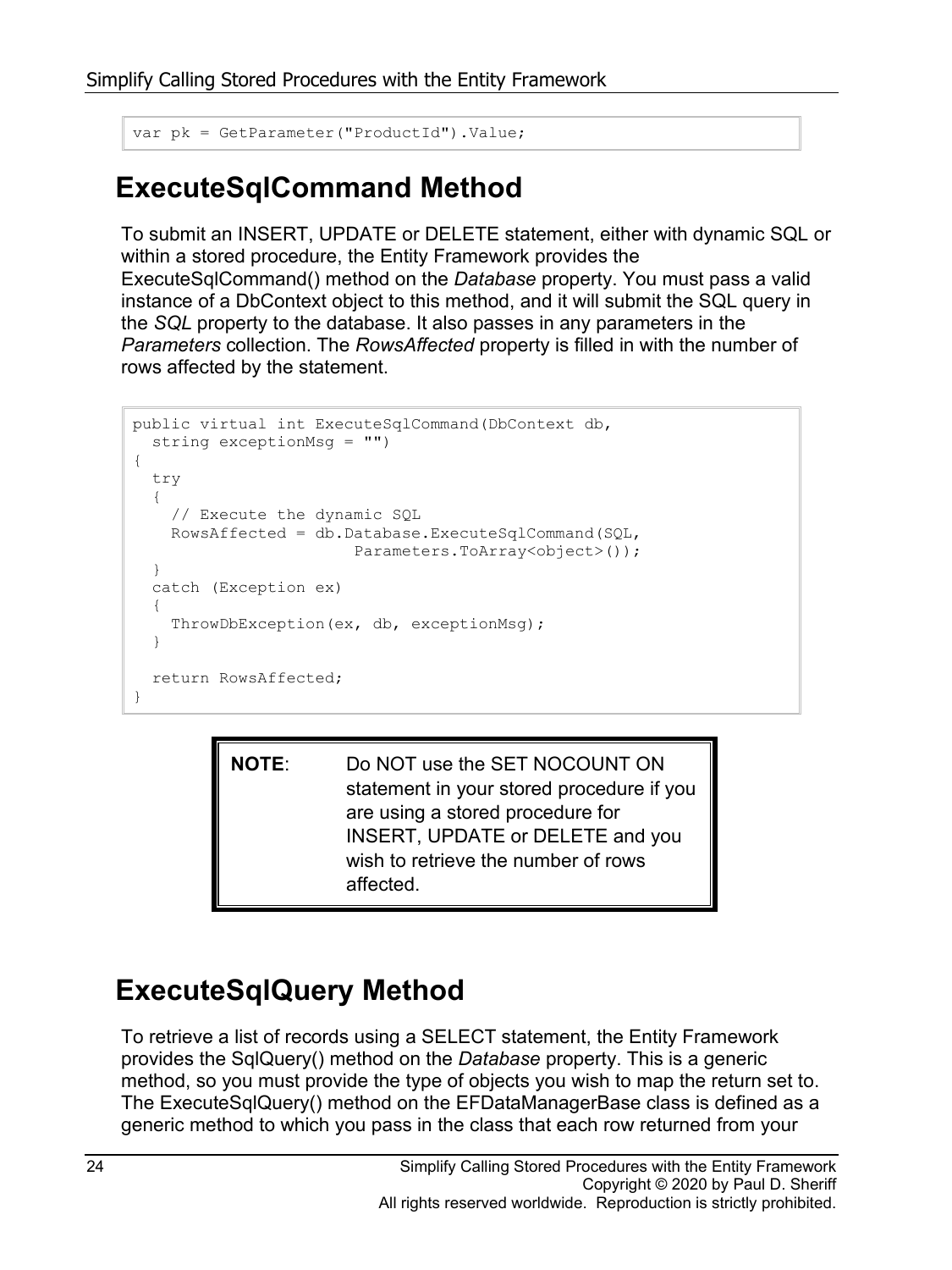SQL query should map to. The *SQL* property should be filled in with the SQL query to execute, and the *Parameters* collection can contain any number of SqlParameter objects needed to support the query you are submitting.

```
public virtual List<T> ExecuteSqlQuery<T>(DbContext db,
   string exceptionMsg = "")
{
  List<T> ret = new List < T);
   try
   {
     ret = db.Database.SqlQuery<T>(SQL,
            Parameters.ToArray<object>()).ToList<T>();
   }
  catch (Exception ex)
\{ ThrowDbException(ex, db, exceptionMsg);
   }
   return ret;
}
```
#### **ExecuteReader Method**

If you need a DataReader object in order to loop through the data, or to populate multiple result sets, the ExecuteReader() method helps you perform these operations.

```
public virtual DbDataReader ExecuteReader(DbContext db, 
   string exceptionMsg = "")
{
   DbCommand cmd;
   DbDataReader ret = null;
   try
   {
    cmd = db.Database.Connection.CreateCommand();
    cmd.CommandText = SQL;
     db.Database.Connection.Open();
     ret = cmd.ExecuteReader(CommandBehavior.CloseConnection);
   }
   catch (Exception ex)
   {
     ThrowDbException(ex, db, exceptionMsg);
   }
   return ret;
}
```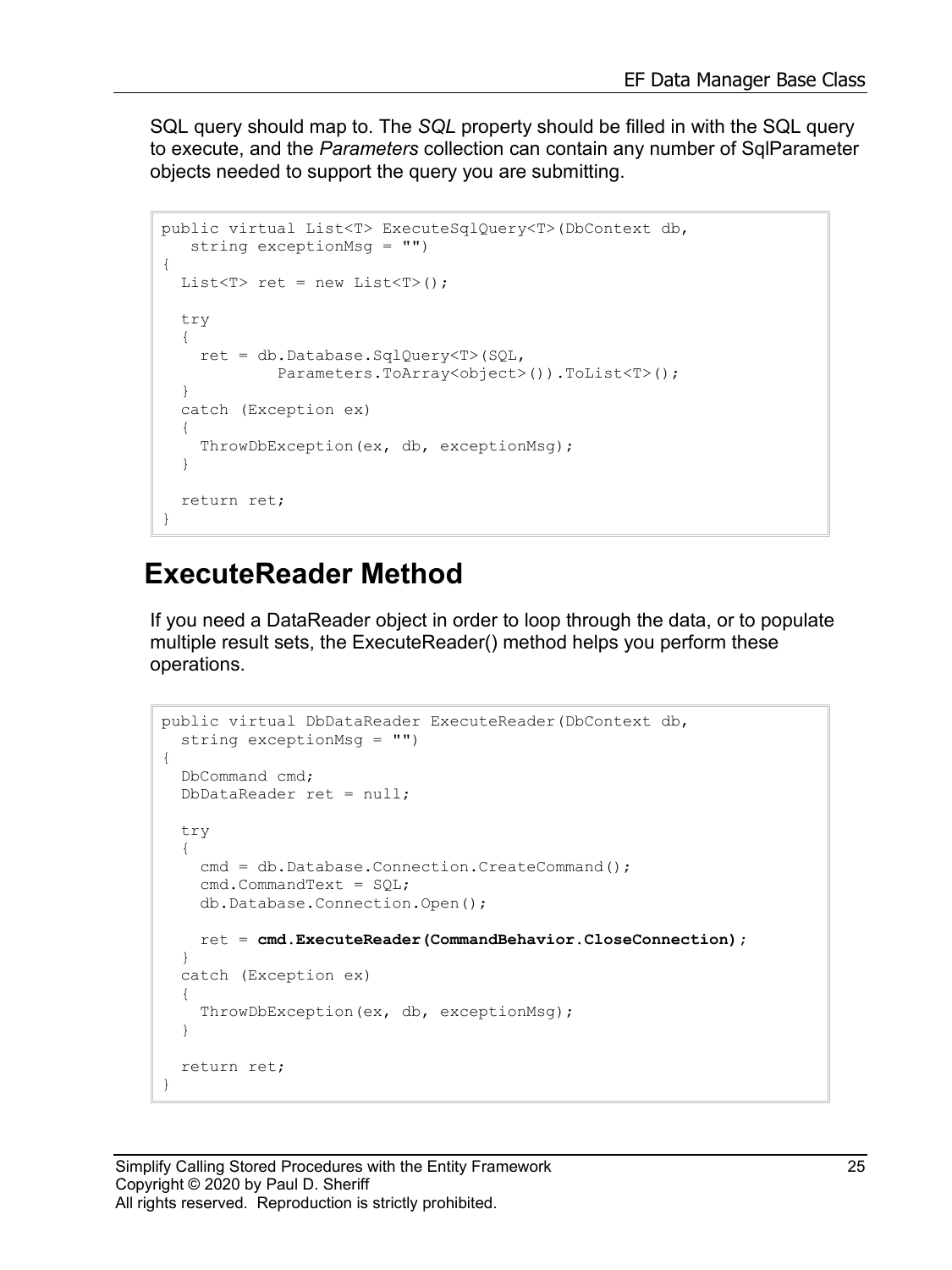### **ExecuteScalar Method**

If you are executing a SELECT COUNT(\*) or other scalar function that returns a single value, the ExecuteScalar() method on the EFDataManagerBase class is the method to use. The *SQL* property should be filled in with the SQL query to execute, and the *Parameters* collection can contain any number of SqlParameter objects needed to support the query you are submitting.

```
public virtual T ExecuteScalar<T>(DbContext db, 
   string exceptionMsg = "")
{
   T ret = default;
   try
   {
     ret = db.Database.SqlQuery<T>(SQL,
             Parameters.ToArray<object>()).SingleOrDefault<T>();
   }
   catch (Exception ex)
   {
     ThrowDbException(ex, db, exceptionMsg);
   }
   return ret;
}
```
### **AddValidationMessage Method**

Prior to inserting or updating a record in a table, you should check the data in your object to ensure it is valid. If one of the properties contains errors, create a EFValidationMessage object, fill in the property name and the error message to display and add that object to the *ValidationMessages* collection property.

```
public EFValidationMessage AddValidationMessage(
   string propertyName, string message)
{
 EFValidationMessage ret = new EFValidationMessage { PropertyName = propertyName, Message = message };
  ValidationMessages.Add(ret);
   return ret;
}
```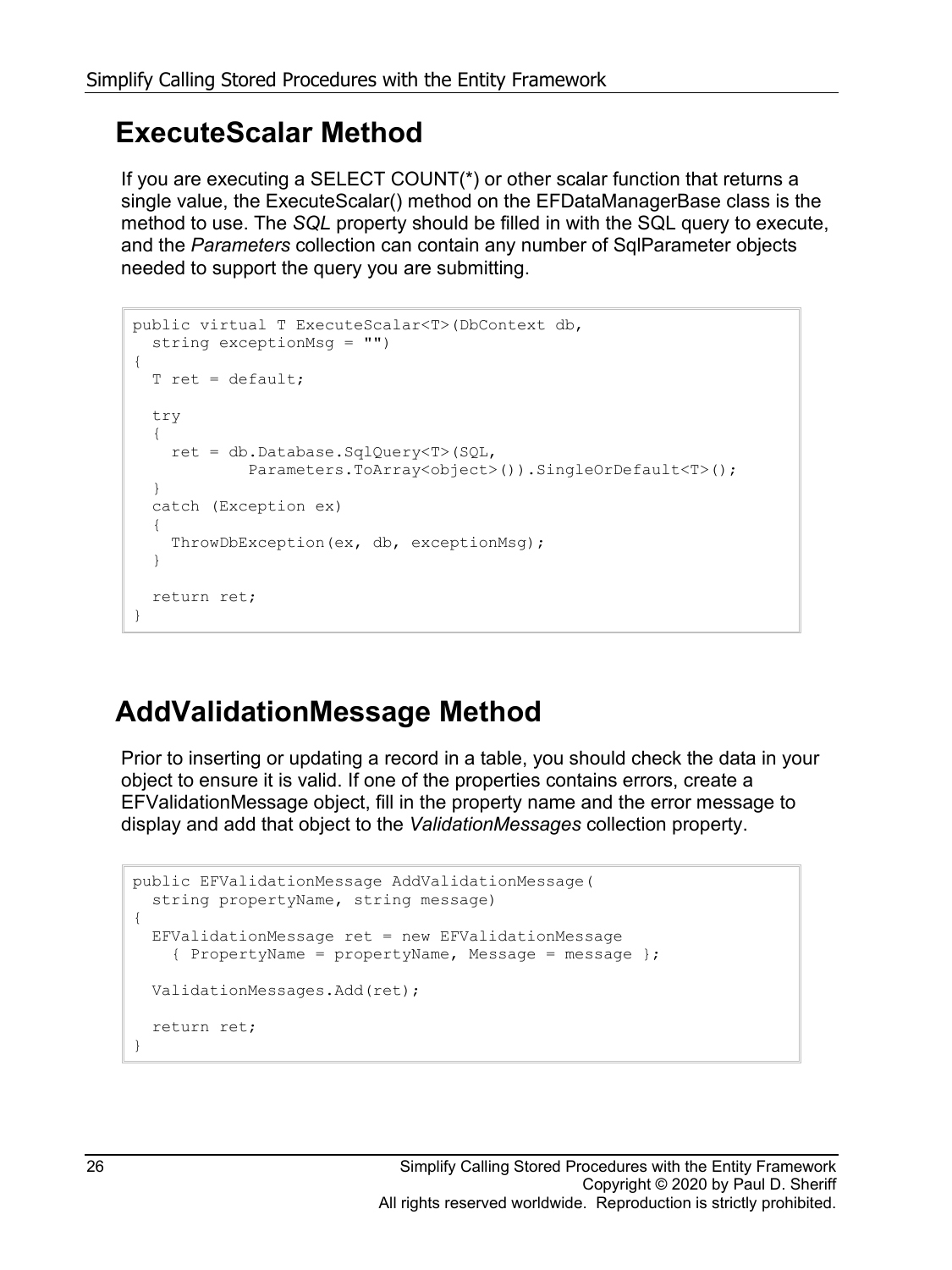### **Validate Method**

When you use the Entity Framework and you create an entity class that maps properties to columns in a table, you generally use data annotations to help with validation. You may use attributes such as [Required], [StringLength], etc. If you are using ASP.NET MVC, the ModelState engine checks these attributes and will generate a collection of error objects for you if any property does not pass the validation specified in the attribute. However, other UI technologies such as WPF and Windows Forms, do not perform this automatic checking on data annotation attributes.

The Validate() method in the EFDataManagerBase class performs the same validation as the ModelState engine in ASP.NET. It then reads the collection of validation errors and calls the AddValidationMessage() method to build the collection of ValidationMessage objects.

```
public virtual bool Validate<T>(T entityToValidate)
{
  string propName = string.Empty;
  ValidationMessages.Clear();
   if (entityToValidate != null)
 {
    ValidationContext context = 
      new ValidationContext(entityToValidate, 
        serviceProvider: null, items: null);
    List<ValidationResult> results = new List<ValidationResult>();
     if (!Validator.TryValidateObject(entityToValidate, context,
                                      results, true))
     {
       foreach (ValidationResult item in results)
 {
        if ((string[])item.MemberNames).Length > 0)
\{ propName = ((string[])item.MemberNames)[0];
 }
         AddValidationMessage(propName, item.ErrorMessage);
 }
     }
   }
  return (ValidationMessages.Count > 0);
}
```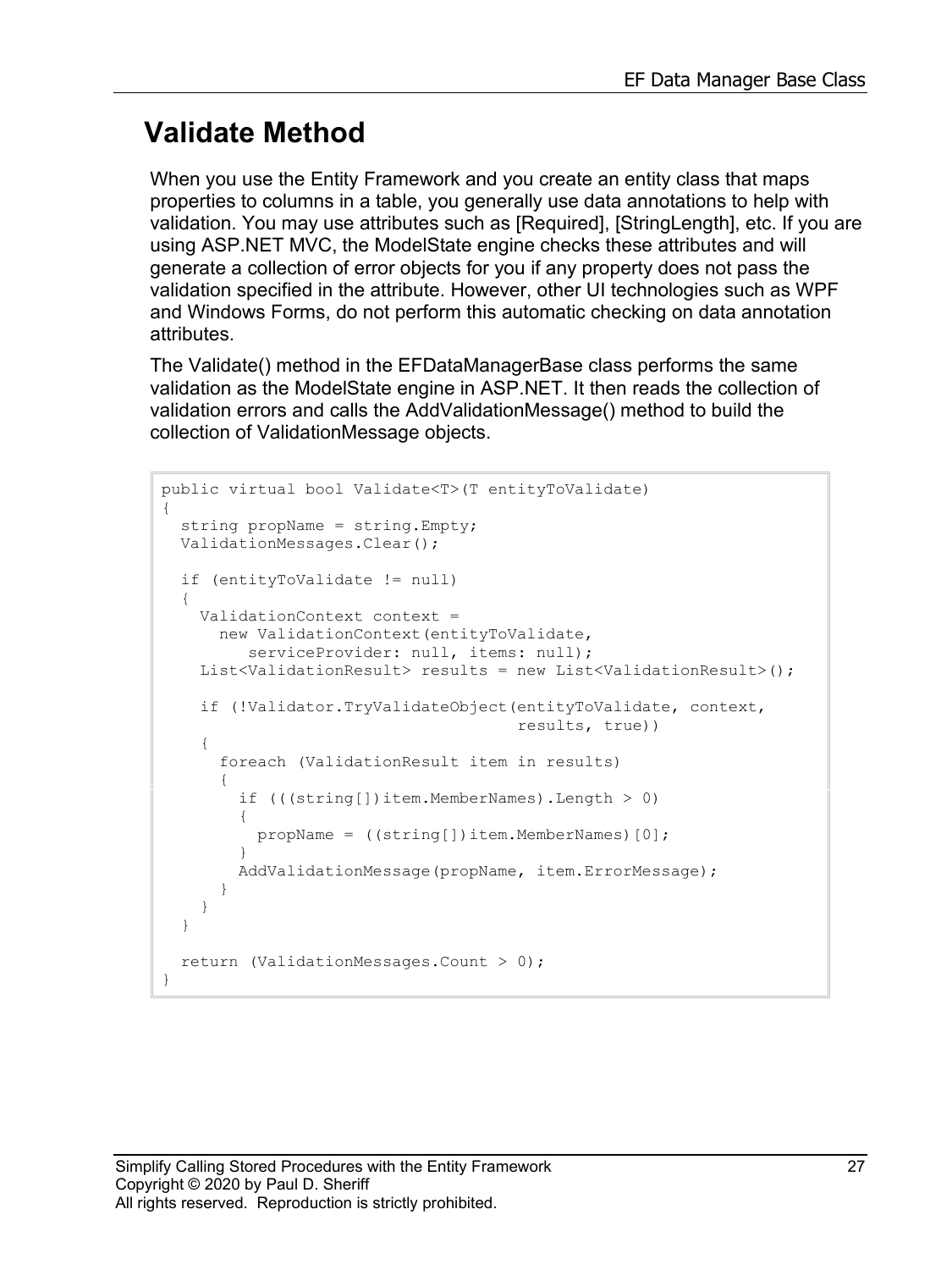### **ThrowDbException Method**

If something goes wrong when submitting your SQL query to the database, you need to gather as much information about the error as possible. The ThrowDbException() method creates an instance of an EFDbException object and sets properties in this object such as the connection string, the SQL statements, the database, the data source, the parameters and the workstation id. All this information is used to generate great information for helping you debug the error.

You should check out the EFDbException class in the sample project to see how this class formats and returns all this information. The information from this object should be used in combination with an exception publishing system so the error information generated can be stored for future debugging.

```
public virtual void ThrowDbException(Exception ex,
 DbContext db, string exceptionMsg)
{
   exceptionMsg = string.IsNullOrEmpty(exceptionMsg) ?
    string.Empty : exceptionMsg + " - ";
   EFDbException exc = new EFDbException(exceptionMsg + ex.Message,
     ex)
   {
     ConnectionString = db.Database.Connection.ConnectionString,
    Database = db.Database.Connection.Database,
    DataSource = db.Database.Connection.DataSource,
   SOL = SQL, SqlParameters = Parameters,
    WorkstationId = Environment.MachineName
   };
   // Set the last exception
  LastException = exc;
   throw exc;
}
```
## **Summary**

In this article you learned how to create a set of wrapper classes to make it easy to call stored procedures using the Entity Framework. Instead of using complicated LINQ queries, it is much more efficient to write complicated queries in T-SQL in stored procedures, and just make calls to those stored procedures. The set of classes illustrated in this article will help you to make those calls. This same set of classes can be used to execute dynamic SQL using the Entity Framework too.